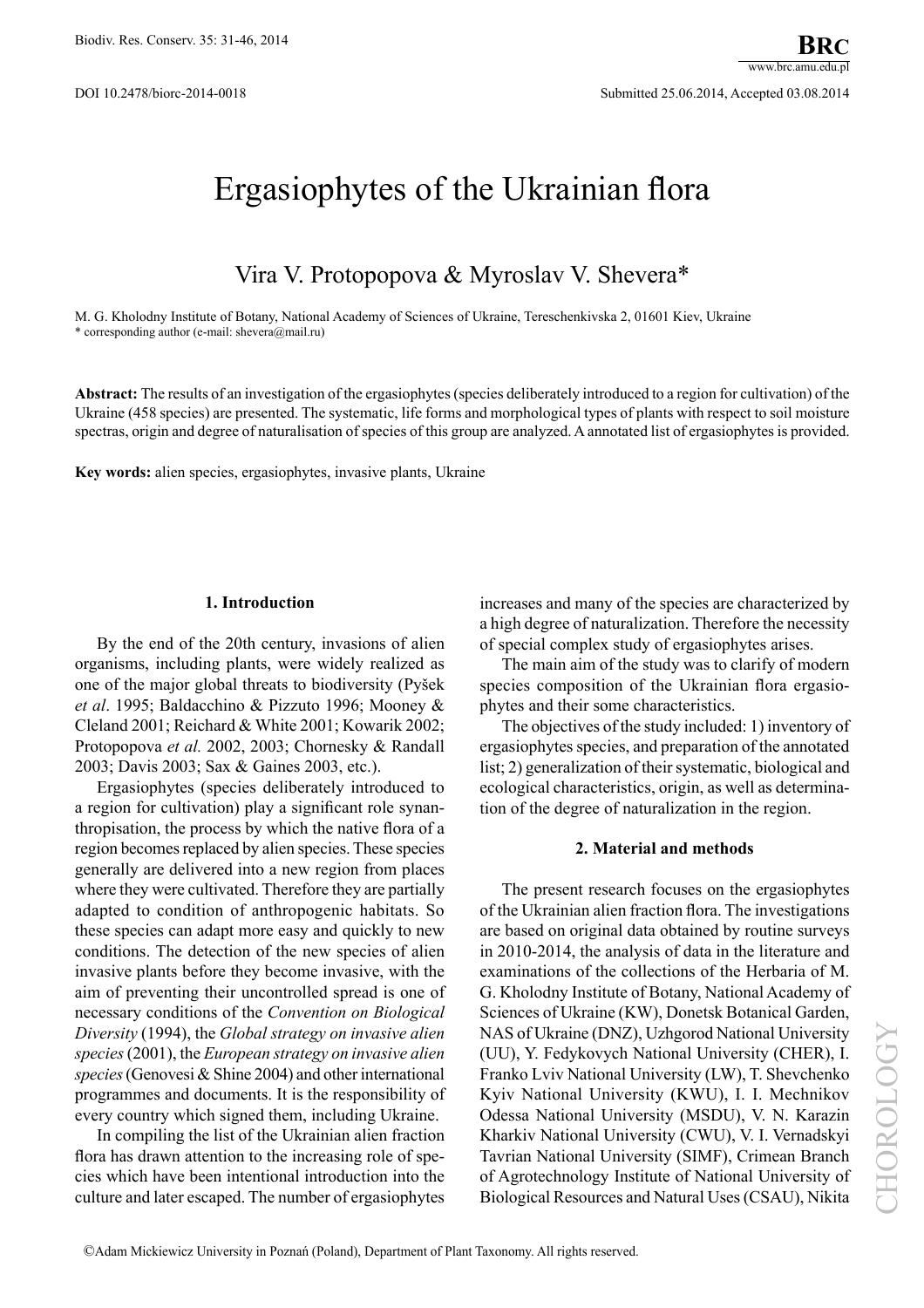Botanical Garden-National Science Centre, Ukrainian Agricultural Academy of Sciences (YALT).

Comparative morphological and geographical methods were used in the present investigations. Taxonomic structure (according to Tolmachev 1974), life forms (according to Serebryakov 1962), and morphological types of plants with respect to soil moisture (according to Didukh 2000) of the ergasiophytes were analysed. Characteristics of area species prepared according to Flora of European part of USSR and Flora of Eastern Europe (Fedorov 1974-1987; Tzvelev 1989-1994, 1996-2004). The classification of alien plants proposed by Kornaś and modified by Protopopova (1991) and Moysiyenko (1999) was used, e.g. 'agrio-epoecophyte' – species which fully naturalized in anthropogenic, semi-natural and natural plant communities. Invasive and transformer groups determined according Richard son *et al.* (2000). The species names are given according to Mosyakin & Fedoronchuk (1999).

#### **3. Results**

Studies of alien plants over 25 year period testified that the process of synanthropisation of the floras of natural zones (Forest, Forest-Steppe, and Steppe and their divisions) and in the Ukrainian flora in general has been constantly progressing. We can observe clear tendencies for the number of alien species to increase, the growth of both 'naturalised' or 'stable' (agriophytes, agrio-epoecophytes, epoecophytes, colonophytes) and 'unstable' (ephemerophytes, ergasiophygophytes) components of the alien fraction of the flora, growing rates of immigration and dispersal, an increasing num ber and scope of invasions of certain invasive species (Protopopova *et al.* 2002, 2003).

 The ergasiophyte group of the Ukraine, according to our data, is represented by at least 458 species of vascular plants from 297 genera and 92 families (see Appendix 1), or  $46.3\%$  of the alien fraction flora and 7.5% of total number of the Ukrainian flora. Tendency of increasing number of the Ukrainian alien fraction flora (black line) and ergasiophytes group species (gray line) during  $150$  years is presented on Fig. 1.

The taxonomic spectrum of leading places of ergasiophytes of the Ukrainie includes 12 families: Asteraceae (59 sp.), Rosaceae (36), Fabaceae (34), Brassicaceae and Poaceae (24 each), Apiaceae (16) Lamiaceae (14), Solanaceae (13), Caryophyllaceae (12), Polygonaceae  $(10)$ , Chenopodiaceae and Malvaceae  $(9 \text{ each})$ . These leading families comprise 260 species or 56.8% of the total. Three of leading families comprise 130 species or 28.6%. Other families contain from eight to one species, including 28 families which are presented only one or two species. The taxonomic spectrum of the leading families of ergasiophytes differs from the general spectra of the Ukrainian alien fraction flora as does the relative position of the families (excluding Asteraceae) and the presence of new ones (Rosaceae, Solanaceae, Polygonaceae).

 The taxonomic spectrum of the leading genera of studied group is not clearly expressed. The largest number of species (7) are from the genus *Helianthus* L. The genera *Opuntia* Mill. and *Symphyotrichum* Nees include six species each; *Acer* L., *Allium* L., *Amaranthus* L. and *Brassica* L. – five species each; *Datura* L., *Juglans* L., *Lonicera* L., *Populus* L., *Prunus* L. *Pyrethrum* Zinn, *Rosa* L., *Spiraea* L., *Trifolium* L. and *Vitis* L. – four species each;  $26$  genera include three species each,  $40$ genera – two species each, and 214 – only one species each

In the spectra of life forms of species of ergasiophytes of Ukraine (Fig. 2), as in the alien fraction flora, annuals prevail (142 sp. or  $31\%$ ), but their participation percentage is lower. The second position is occupied by



**Fig. 1.** Dynamics of the number of the Ukrainian alien fraction flora species (black line) and the Ukrainian ergasiophytes (gray line)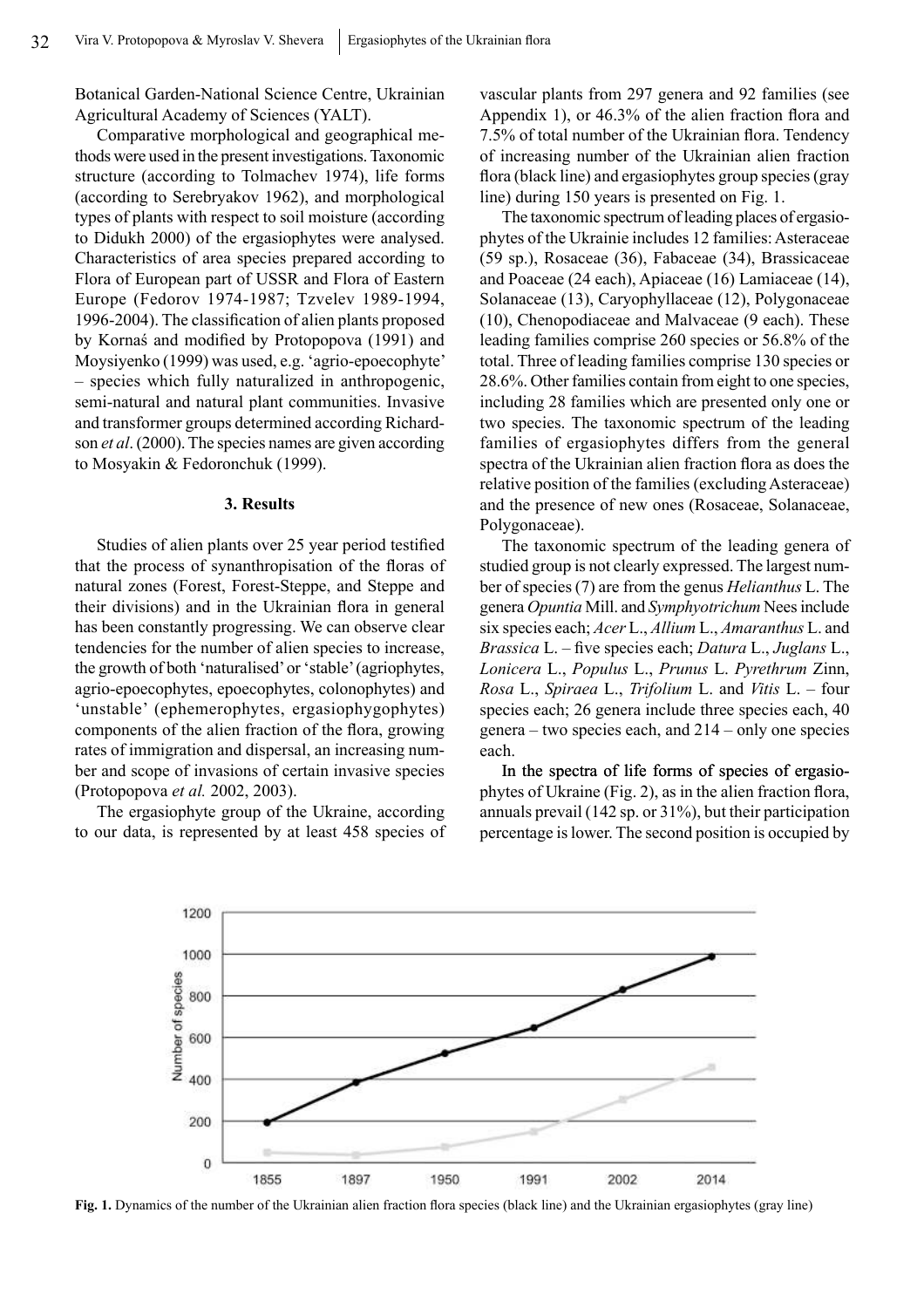

Fig. 2. Spectrum of life form of species of ergasiophytes of the Ukrainian flora

herbaceous perennials (134 or  $29.3\%$ ). A pecularity of the spectra is the high participation of the shrubs and trees, among them there are 58 shrubs, 51 trees, 23 shrub or tree, 2 semishrubs (in total 133 species or  $29.3\%$ ). Other groups do not include numerous species and are represented by from three to one species.

 Among the ergasiophyte species of the Ukrainian flora with respect to soil moisture (Fig. 3) xero-mesophytes prevail (196 species or  $42.8\%$ ). The second position occupied mesophytes  $(176 \text{ or } 38.4\%)$ , the next position – meso-xerophytes (41 or 8.9%) and xerophytes  $(31$  or  $6.7\%)$ . The other groups, hydrophytes, hygrophytes, hygro-mesophytes and hydro-mesophytes, are unnumerous and presented from six to one species

The species of ergasiophytes of the Ukrainian flora e vary in origin. With regard to their primary area of origin (Fedorov 1974-1987; Tzvelev 1989-1994, 1996-2004) ergasiophytes are divided into a number of types. The basis for this group is presented by origin from North America (105 species), the Mediterranean (85),



Fig. 3. Spectrum of the morphological types of plants with respect to soil moisture of species of of ergasiophytes of the Ukrainian flora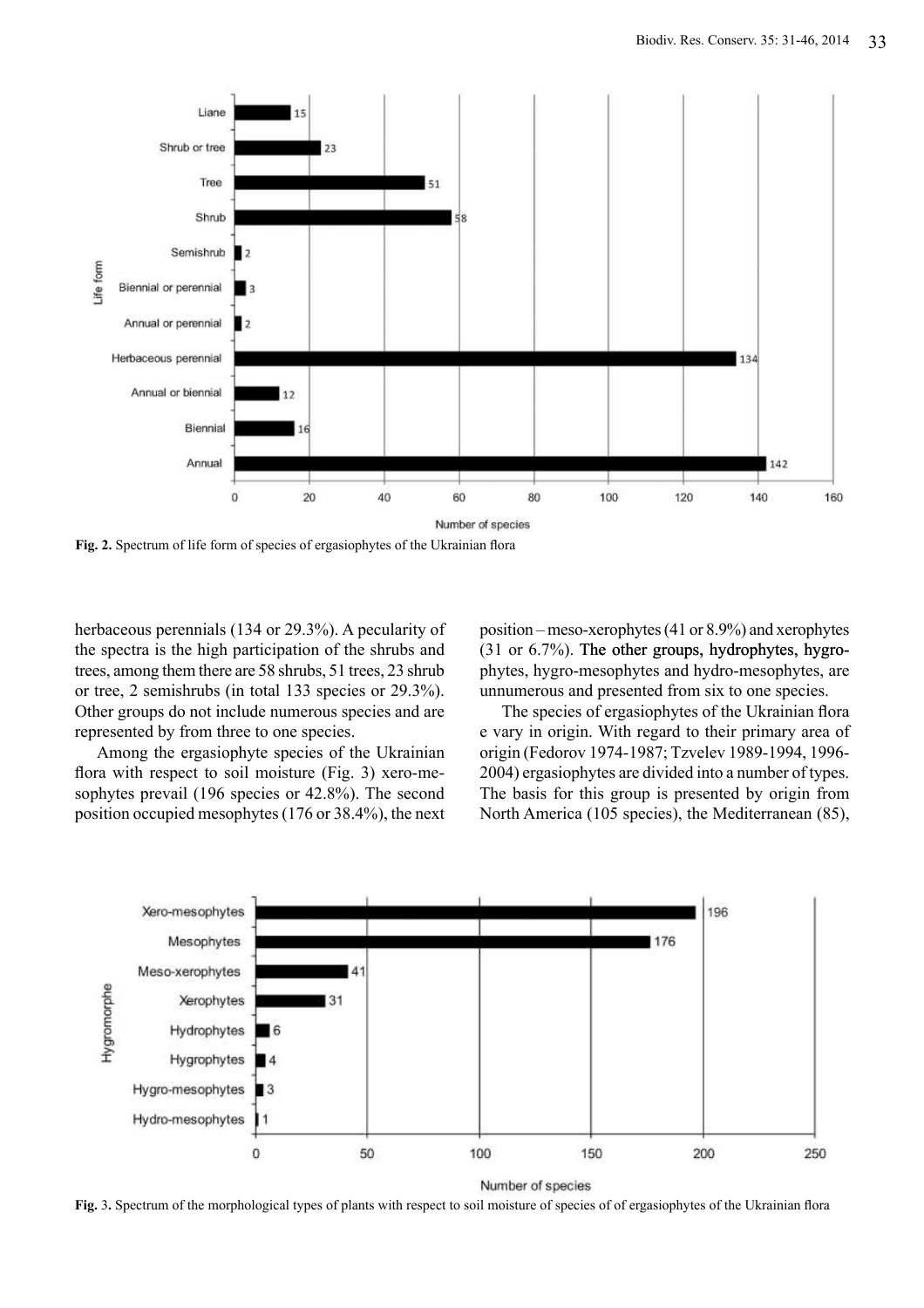East Asia and Asia  $(26$  each). The next large groups are South American (16), South European (15), Caucasic  $(13)$ , West Mediterranean  $(11)$  and West European  $(10)$ in origin. The group of hybrid origin is represented by 16 species. Other groups do not include numerous species and are represented by from nine to one species, including 27 types of area and subdivision which consist one species only.

 With respect to the time of immigration, the species of ergasiophytes of Ukrainian flora are divided in to archaeophytes (9 species) and kenophytes  $(449)$ . Some species have a different status in different natural zones of Ukraine, e.g. the species *Acer tataricum* L. which is native in Forest-Steppe zones or *Rubus idaeus* L., native in Forest zones, are kenophytes in Crimea.

 With regard to their degree of naturalization, the species of ergasiophytes of the Ukrainian flora may be divided into the 7 groups. e.g. agricphytes  $(27)$ , agrioepoecophytes  $(21)$ , agrio-colonophytes  $(1)$ , epoecophytes  $(22)$ , colonophytes  $(66)$ , ephemerophytes  $(43)$  and ergasiophygophytes  $(278)$ . The degree of naturalization of numerous species differs in the various botanical and geographical regions of the Ukraine, e.g., *Antirrhinum majus* L. is an ergasiophygophyte in major of regions of Ukraine and an agriophyte in Crimea.

 The extent of distribution of species of ergasiophytes varies. The distribution of a large part of the ephemerophytes and ergasiophygophytes has a pattern of a single or a few localities; some of them however were cultivated over a long period of time and are very com mon and sporadically distributed throughout the terri tory of the Ukraine. The majority of epoecophytes and colonophytes are distributed in more than three botanical and geographical regions of the Ukraine. Agriophytes are a component of plant communities in one or two regions. A tendency to active spread is most evident for agrio-epoecophytes and epoecophytes. The distribution of agriophytes is limited by the presence of correspond ing plant communities susceptible to invasion. Thus, from the 458 species of ergasiophytes 137 or 29.9% were considered to be completely naturalized. Among them we have identified 31 species or  $6.7\%$  which may be defined as invasive, including 17 species or 3.7% transformers.

 The cultivation of plants in Ukraine has an ancient his tory. The primary centres of cultivation were the monasteries which cultivated mainly medicinal plants, later apothecary gardens and private parks where numerous ornamental plants were planted. One of the first botanical gardens were created in Lubny (1721), Kharkiv (1804), Kremenets (1806), Nikita (1812), Odesa and Nizhyn (1820). Some alien species which were cultivated there now are widely distributed in Ukraine, e.g. Cyclachaena xanthiifolia (Nutt.) Fresen. Ifrom Kiev University Botanical Garden), Ailanthus *altissima* (Mill.) Swingle and *Bupleurum fruticosum* L. Ifrom Nikita Botanical Garden, Crimea), *Acer negundo*  L. and *Ailanthus altissima* (from Osnovyanskyi, modern Krasnokutskyi, Park, near Kharkiv), Robinia pseudo*acacia* L. (from Odesa and Kharkiv Botanical Gardens), *Abutilon theophrasti* Medik. (from Lubny Botanical Garden, Poltava Reg.), etc. In the 20<sup>th</sup> century an essential role in the cultivation of new plants for agricultural and technical purposes was taken up by Experimental Stations (Kharkiv, Poltava, Lubny, Maslivka, etc.). In recent years the uncontrolled import of wide range of ornamental and vegetable plants seed has been observed.

 We have attempted to reconstruct the main stages of naturalization of some ergasiophytes (Table 1).

For the most part of this group, data about their first cultivation are absent. The literature (Palimpsestov 1855; Protopopova 1973; Vynogradova et al. 2010; Mayorov et *al.* 2012, etc.), Herbaria matherials, and original data concerning the naturalization of transformer species shows that the period from the first note as escaped plants to their expansion is from over 20 years to 100 or more, e.g. *Impatiens parviflora* DC. was known in cultivation in Ukraine from 1871 in Lviv gardens and parks, and from  $1895 - in$ Dublyany park (Lviv Region). About 40 years later (1908) the first escaped plants of this species were noted in the Lyiv area and in the Carpathians. The active distribution of this species was beginning 50 years ago and continues at present. In Europe as a whole, this period has lasted 50 years longer. Now in Polissya (the Forest zone) the species has been noted in plant communities of the *Querco-Fagetea*  Br.-Bl. et Vlieg. 1937, Robinietea Jurko ex Hadač et Sofron 1980 and Galio-Urticetea Pass. 1967 em. Kopecky 1969 classes (Lukash 2008), and in Forest-Steppe zones of the *Alnetea glutinosae* Br.-Bl. et R. Tx. 1943 class also (Kaniv State Reserve) and in Bukovyna Cis-Carpathian in *Epilobietea angustifolii* Tx. et Prsg. ex von Rochow 1951, *Artemisietea vulgaris* Lohm., Prsg et R. Tx. in R. Tx. 1950, Polygono-Poetea annuae Rivas-Mart. and *Galio-Urticetea*, and in *Querco-Fagetea, Robinietea* classes (Protopopova *et al.* 2010). A similar situation has been observed for *Impatiens glandulifera*  Royle. Presently this species in Polissya is a component of plant communities of the *Phragmito-Magnocaricetea* Klika in Klika et Novak 1941, *Molinio-Arrhenatheretea* 57[ *Alnetea glutinosae*, *Bidentea tripartiti* 5 Tx., Lohm. et Prsg 1950 classes. In *Echinocystis lobata* (Michx.) Torr.  $\&$  A. Gray the period of adaptation was about  $40$  years in Ukraine and  $30-80$  – in other parts of Europe. The period from the beginning of cultivation to an expansion in *Heracleum sosnowskyi* Manden was about 20 years, in *Solidago canadensis* L. and *Senecio cineraria* DC. - about 100 (Protopopova *et al.* 2000, 2012; Protopopova & Shevera 2013a, 2013b; Vinogradova et al. 2010). These examples show the different rates at which some species adapt to new conditions.

Now ergasiophytes are registered in Ukraine as components of almost all types of semi-natural and natural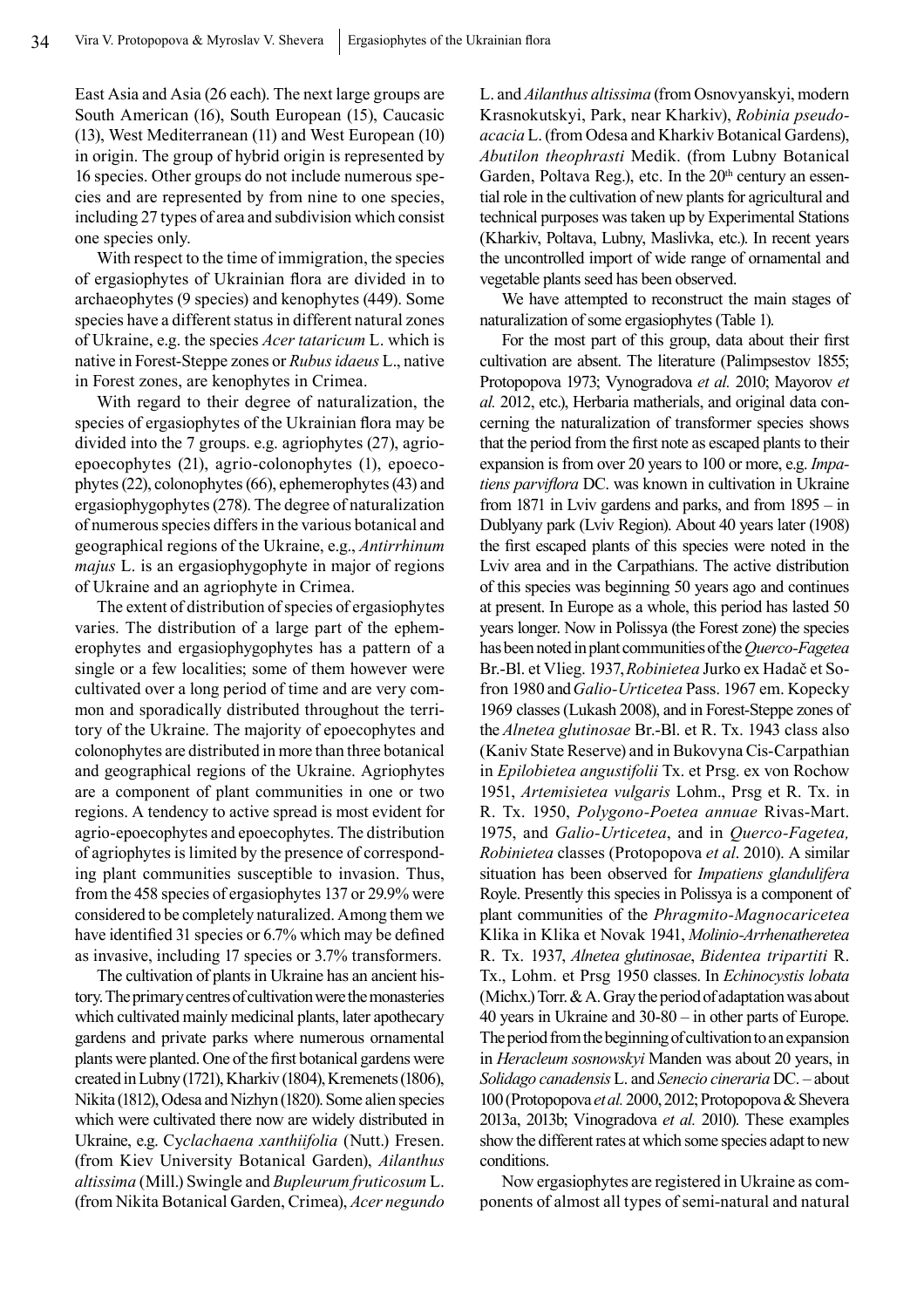| <b>Species</b>                   | First date of<br>cultivation<br>in Europe,<br>country | First date of cultivation in Ukraine                                                                                                                                                                                                                                                                                 | Date and region of<br>first registration as<br>escaped plants                                                  | The start of active<br>distribution and region                                        |
|----------------------------------|-------------------------------------------------------|----------------------------------------------------------------------------------------------------------------------------------------------------------------------------------------------------------------------------------------------------------------------------------------------------------------------|----------------------------------------------------------------------------------------------------------------|---------------------------------------------------------------------------------------|
| Acer negundo                     | 1688, England                                         | 1809,<br>Osnovyanskyi<br>(modern<br>Krasnokutskyi) dendrological park<br>(Kharkiv Reg.); 1814 - Nikita Bot.<br>Gard. (Crimea); 1816 - Kremenets<br>Bot. Gard (Ternopil Reg.); 1825-<br>1830 - Trykratskyi park of<br>Skarzhynskyi (modern Odesa Reg.);<br>1865 - Velyko-Anadolskyi forestry<br>(modern Donetsk Reg.) | 1850s-1860s .?                                                                                                 | The second half of 20 <sup>th</sup> c.<br>Forest-Steppe zone                          |
| Ailanthus<br>altissima           | 1740, ?                                               | 1809, Osnovyanskyi; 1814 - Nikita<br>Bot. Gard.; 1820 - Simferopol,<br>Sebastopol, Theodosia                                                                                                                                                                                                                         | 1835, Crimea                                                                                                   | The end of $20th$ c., Crimea                                                          |
| Ambrosia<br>artemisiifolia       | 1863,<br>Germany                                      | 1914, vill. Kudashivka (modern<br>Dnipropetrovsk Reg.)                                                                                                                                                                                                                                                               | 1925, Kiev                                                                                                     | 1950s-1960s, Steppe zone                                                              |
| Amorpha<br>fruticosa             | 1724, England                                         | 1930s or middle of 19th c., Odesa<br>parks, and Trykratsky park of<br>Skarzhynsky (Odesa Reg.)                                                                                                                                                                                                                       | Probably the<br>middle of 20 <sup>th</sup> c., ?                                                               | 1990s, Middle Dnipro<br>Region                                                        |
| Bupleurum<br>fruticosum          |                                                       | 1814, Nikita Bot. Gard.                                                                                                                                                                                                                                                                                              | 1885, Alupka<br>(Crimea)                                                                                       | 1914, South-Western<br>Crimea                                                         |
| Echinocystis<br>lobata           | The second<br>half of 19 <sup>th</sup><br>c., ?       | Probably first half of 20 <sup>th</sup> c.                                                                                                                                                                                                                                                                           | 1933, vill.<br>Didivtsi,<br>Transcarpathia                                                                     | 1980s, western regions of<br>Ukraine                                                  |
| Elaeagnus<br>angustifolia        | 1792,<br>Romanie                                      | 1930s, Odesa gardens                                                                                                                                                                                                                                                                                                 | 1925, vill. Foros<br>and Sudak<br>(Crimea)                                                                     | 1990s, steppe regions of<br>Ukraine                                                   |
| Heracleum<br>mantegazzianum      | 1817, England                                         | 1927, Osmoloda forestry (modern<br>Ivano-Frankivsk Reg.)                                                                                                                                                                                                                                                             | 1962, vill.<br>Osmoloda                                                                                        | 1990s, Transcarpathia                                                                 |
| Heracleum<br>sosnowskyi          | 1947, Russia                                          | 1960s-1970s, western and northern<br>forest regions of Ukraine                                                                                                                                                                                                                                                       |                                                                                                                | 90 years of $20th$ c.,<br>Transcarpathia, Polissya<br>(Forest zone)                   |
| <i>Impatiens</i><br>parviflora   | 1831,<br>Switherland                                  | 1871, Lviv parks                                                                                                                                                                                                                                                                                                     | 1908, Lviv                                                                                                     | The middle of 20 <sup>th</sup> c.<br>Forest-Steppe zone and<br>Polissya (Forest zone) |
| <i>Impatiens</i><br>glandulifera |                                                       | 1838, England 1930s, Transcarpathia and some<br>western regions of Ukraine                                                                                                                                                                                                                                           | 1938, vill. Osiy<br>and Hankovytsya,<br>Transcarpathia;<br>1939, vill.<br>Mykhaylivka,<br>Khmelnytskyi<br>Reg. | 1990s, Transcarpathia                                                                 |
| Helianthus<br>tuberosus          | 1774, ?                                               | $\overline{\mathcal{E}}$                                                                                                                                                                                                                                                                                             | $\overline{\mathcal{L}}$                                                                                       | 1990s, Transcarpathia                                                                 |
| Reynoutria<br>japonica           | 1825, England                                         | $\overline{\mathcal{L}}$                                                                                                                                                                                                                                                                                             | 1929, Rachiv,<br>Transcarpathia                                                                                | 1990s, Transcarpathia                                                                 |
| Rhamnus<br>alaternus             |                                                       | 1812, Nikita Bot. Gard.                                                                                                                                                                                                                                                                                              | 1860                                                                                                           | Probably 1950s, Crimea<br>(South bank)                                                |
| Rudbeckia<br>laciniata           | 1663, ?                                               | the middle (?) and the end of<br>$19th$ c. – the beginning of $20th$ c.,<br>Transcarpathia, Bukovyna                                                                                                                                                                                                                 | 1903, vicinity of<br>vill. Serednye,<br>Transcarpathia,<br>1911 vill.<br>Jordaneshti,<br>Bykovyna              | The end of the 20 <sup>th</sup> c.<br>Bukovyna, Transcarpathia                        |
| Senecio cineraria                | $\overline{\mathcal{L}}$                              | First half of 19 <sup>th</sup> c., probably in<br>Nikita Bot. Gard.                                                                                                                                                                                                                                                  | 1842                                                                                                           | 1950s Crimea (South<br>bank)                                                          |
| Solidago<br>canadensis           | 1645, England                                         | The beginning of 19th c.                                                                                                                                                                                                                                                                                             | 1886                                                                                                           | 1990s right bank of<br>Forest-Steppe zone                                             |

**Table 1.** The main stages of naturalization of ergasiophytes in Ukraine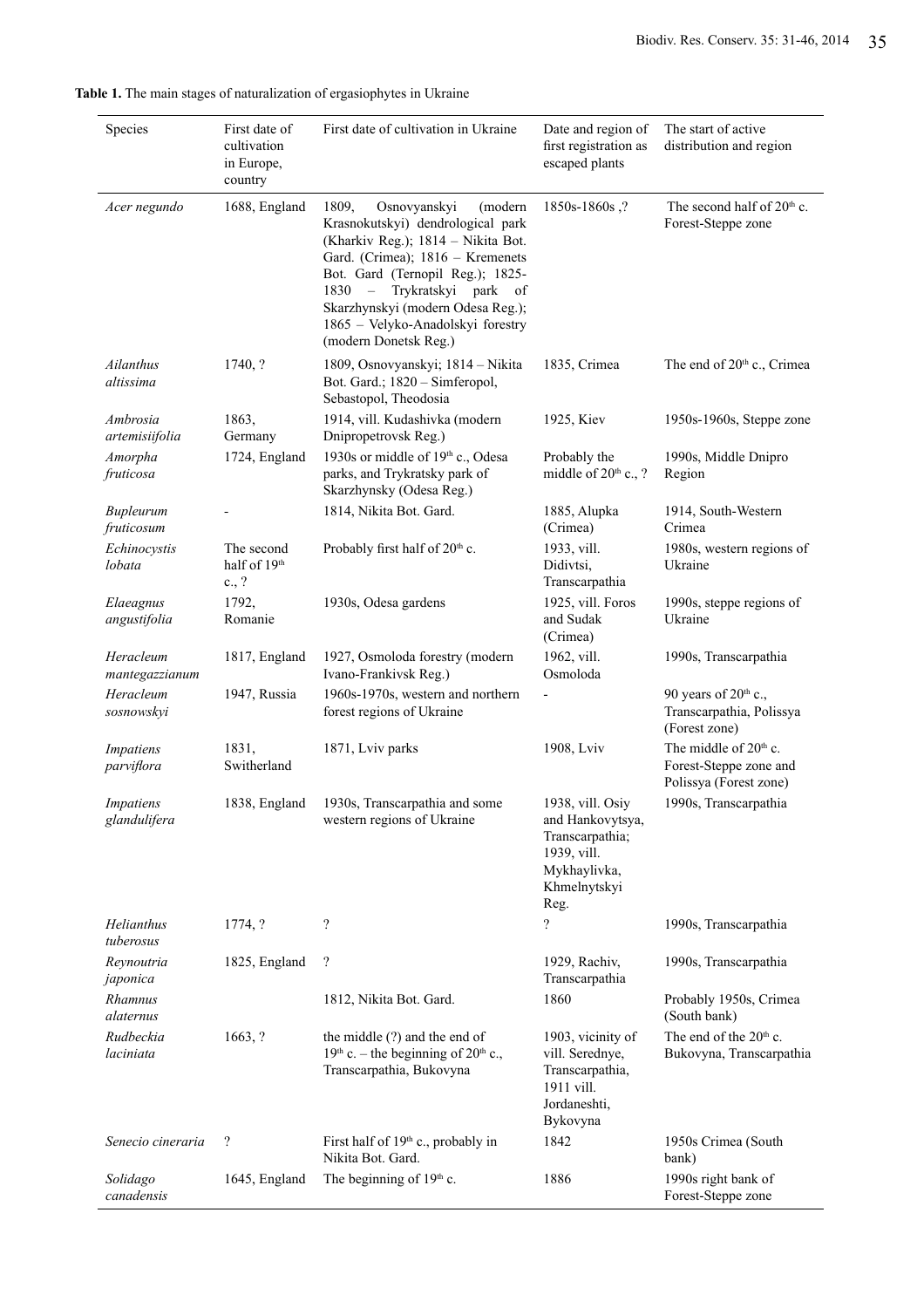plant communities and ecosystems (forest, steppe, aquatic vegetation, etc.), e.g. in forests we registered invasions of *Acer negundo*, *Impatiens parviflora*; along river shores, *Heracleum mantegazzianum, Impatiens glandulifera*, *Echinocystis lobata*, *Reynoutria japonica*, and several species of *Helianthus* L. form large, often monodominant, populations. The dispersal of invasive species represents a serious danger to native rare spe cies and natural protected areas, e.g. the most dangerous alien plant in the Danube Biosphere Reserve in sandy habitats – *Elaeagnus angustifolium*, in Kaniv State Reserve in flood plain forest – *Acer negundo* L. and *Amorpha fruticosa* L. (Protopopova et al. 2006a).

#### **4. Discussion**

 The spectrum of ergasiophytes according to origin of species are differentiated by large variety, however the success of species naturalization persists in those groups that in the general range of the Ukrainian alien fraction flora. The greatest success has a species of the North American and East Asian origin. As in the general spectrum of the Ukrainian alien fraction flora among ergasiophytes the species of Mediterranean origin are dominated, however most of them have a low degree of naturalization. Feature of the life form spectrum is higher percentage of perennials, shrubs and trees among the ergasiophytes; and in the morphological types of plants with respect to soil moisture spectrum the mesophytes group (in an aggregate) is dominated compared with the general spectrum of the Ukrainian alien fraction flora.

Growing of the species in culture at the first stages under the conditions of new region facilitate the natu ralization of plants. In the literature (Vynogradova et al. 2010) the opinion was expressed that the seed and planting material are often imported not from primary habi tats, and of the places where these species are cultivated. And that means they are already partly preadapted to the culture conditions. Nowadays this is also evidenced by reducing the time of naturalization of certain species. Increasing the number and diversity of anthropogenic and disturbed natural ecotopes that contribute to the emergence of new niches facilitates the introduction of alien species into synanthropic and disturbed natu ral plant communities. For example, in Ukraine due to changes of climatic conditions the mesophytisation

of the Steppe zone ecotopes is observed, the changing of their water and salt regimes is noted (Vyshnevsky 2000). It has caused suppression of several species of local flora and facilitated naturalization of some ergasiophytes adapted to the conditions which have arisen. For example, *Elaeagnus angustifolia* actively consumes water resources and overcompetes many local species; it is a salt-tolerant species. It forms stands that change the light mode of the herbaceous vegetation layer in Steppe zone communities, thus affecting the species composition and the structure of plant communities. This species forms the association *Elaeagnetum angustifoliae* Chinkina, and occupies specific econiches in other communities, e.g., *Hippophoaeta rhamnoidis*, thus promoting degradation of aboriginal communities. The species *E. angustifolia* shows high invasive ability to penetrate many different types of habitats (ecotopes) and plant communities, which occurs in different floristic complexes (natural: psammophyton, pratophyton, halophyton, steppophyton, drymophyton, petrophyton, litoralophyton, and anthropogenic: aggeratophyton, and runkatiodrymophyton). The species occurs mostly on sandy and riverside semi-natural ecotopes with unstable and sparse plant cover. The most diversity of plant communities with participation of *E. angustifolia* is observed in sandy (8 associations) and riverside  $(7)$ associations) biotopes with sparse vegetation. The main limiting factors for the species distribution in the studied region are excessively humid ecotopes (Protopopova et *al.* 

#### **5. Conclusion**

 The above data shows that, the ergasiophyte group, represented by 458 species in Ukraine, plays a significant role in the enrichment of spontaneous flora (Protopopova  $&$  Shevera 2013a, 2013b). The results of our studies show that numerous species of this group reached a high degree of naturalization and are widely distributed.

Acknowledgement. We would like to thank Ms. Natalia V. Morgart (M. G. Kholodny Institute of Botany, NAS of Ukraine) for technical assistance. The authors are grateful to an anonymous reviewer for his detailed review of manuscript, valuable comments and suggestions.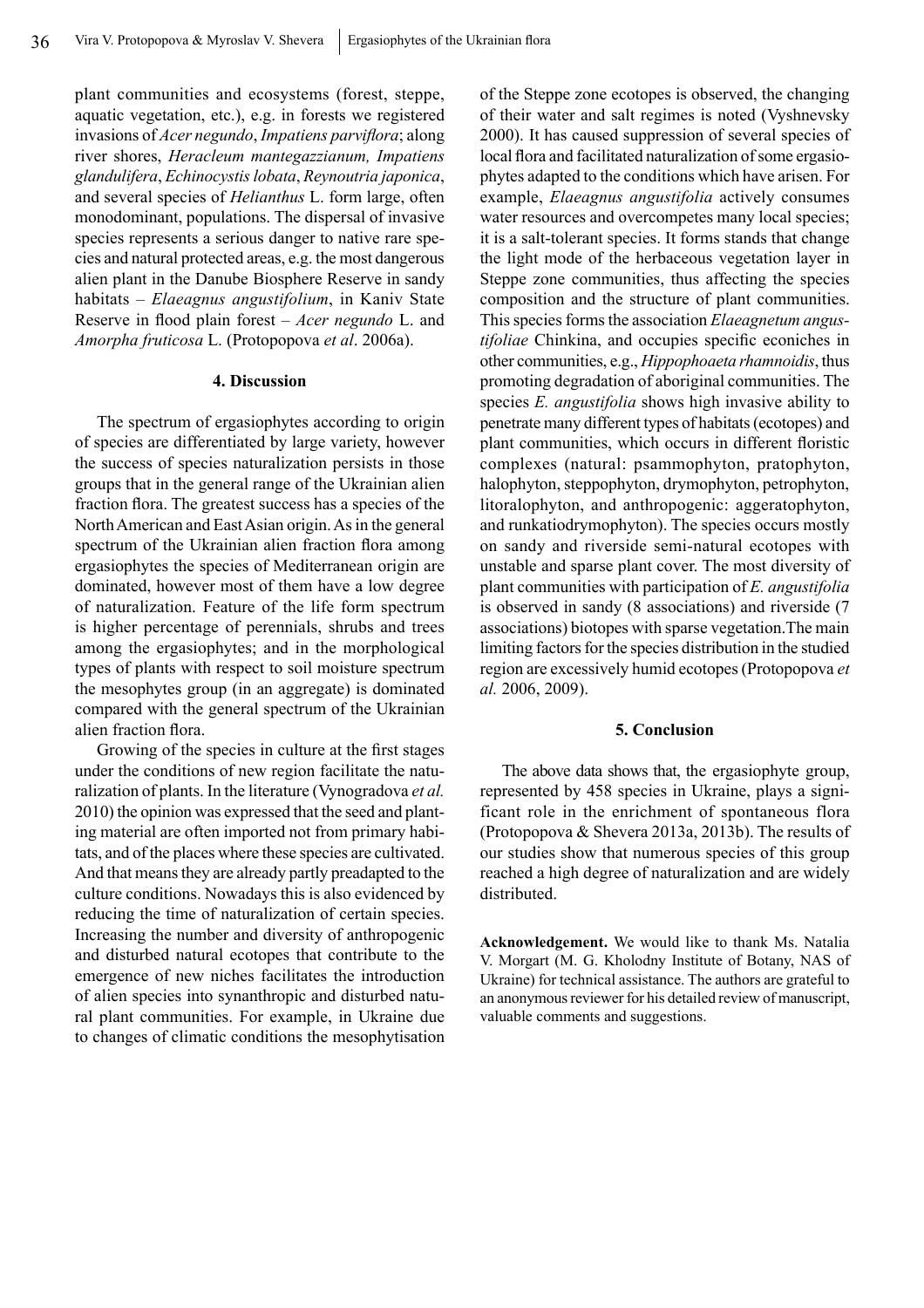#### **References**

- BAGRIKOVA N. A. 2013. Structural analysis of the alien fraction of the flora of the Crimean peninsula (Ukraine). Ukr. Bot. Journ. 70 (4): 489-507.
- BALDACCHINO A. E. & PIZZUTO A. (eds.). 1996. Introduction of alien species of flora and fauna. Proceedings of Seminar held at Qawra, Malta, 5th March 1996. p. 77. Malta: EPD-Floriana.
- CHORNESKY E. A. & RANDALL J.M. 2003. The threat of invasive alien species to biological diversity: Setting a future course. Ann. Missouri Bot. Gard. 90(1):  $67 - 76$
- Convention on Biological Diversity. 1994. Text and Annexes. 34 pp. Chatelaine, Switzerland: UNEP/CBD.
- DAVIS M. 2003. Biotic Globalization: does competition from introduced species threaten biodiversity? BioScience 53:481-489.
- DIDUKH YA. P. (ed.). 2000. Ecoflora of Ukraine. Vol. 1. 284 pp. Fitosociocenter Press, Kiev.
- FEDOROV AN. A. (ed.). 1974-1987. Flora of European part of the USSR. Vol. 1-6. Nauka Press, Leningrad.
- GENOVESI P. & SHINE C. 2004. European strategy on invasive alien species. 68 pp. Council of Europe, Strasbourg.
- Global Strategy on Invasive Alien Species / Convention of Biological Diversity, 2001. SBSTTA Sixth Meeting. Montreal, ix+52 pp.
- KORNAŚ J. 1968. Geograficzno-historyczna klasyfikacja roślin synantropijnych. Mater. Zakł. Fitosoc. Stos. U.W. 25: 33-41.
- KOWARIK I. 2002. Biologische Invasionen in Deutschland: zur Rolle nichteinheimischer Pflanzen. In: I. KOWARIK & U. STARFINGER (eds.). Biologische Invasionen. Herausforderung zum Handeln. Neobiota 1: 5-24.
- LUKASH O. V. 2008. Flora of vascular plants of Eastern Polissya: history of investigation, conspect. 436 pp. Phytosociocenter Press, Kiev.
- MAYOROV S. R., BOCHKIN V. D., NASYMOVICH YU. A. & SCHERBAKOV A. V. 2012. Alien flora of Moscow and Moscow Region. 412 pp. Tovarischestvo nauchnykh izdaniy KMK Press, Moscow.
- MOYSIYENKO I. I. 1999. Urban flora of Kherson. Comprehensive summary of PhD Thesis. Yalta. 19 pp.
- MOONEY H. A. & CLELAND E. E. 2001. The evolutionary impact of invasive species. Proceeding NAS USA. 98: 5446-5451.
- MOSYAKIN S.L. & FEDORONCHUK N. M. 1999. Vascular plants of Ukraine. A nomenclatural checklist. xxiii+345 pp.Institute of Botany, NAS of Ukraine, Kiev.
- Ostapko V. M., Boyko A. V. & Mosyakin S. L. 2010. Vascular plants of South-Eastern of Ukraine. 247 pp. Noulidzh Press, Donetsk.
- PALIMPSESTOV N. 1855. Vocabulary of agricultural plants. 790 pp. Odessa.
- PROTOPOPOVA V. V. 1973. The adventive species of Forest-Steppe and Steppe of Ukraine. 192 pp. Naukova Dumka Press, Kiev.
- PROTOPOPOVA V. V. 1991. The Synanthropic Flora of Ukraine and its Development. 204 pp. Naukova Dumka Press, Kiev.
- PROTOPOPOVA V. V., MOSYAKIN S. L. & SHEVERA M. V. 2002. Plant invasions in Ukraine as a threat to biodiversity: The present situation and tasks for the future. 32 pp. M. G. Kholodny Institute of Botany, NAS of Ukraine, Kiev.
- PROTOPOPOVA V. V., MOSYAKIN S. L. & SHEVERA M. V. 2003. Impact of alien plant species on the phytobiota of Ukraine. In: O. V. DUDKIN (ed.). Assessment and Mitigation of Threats to Biodiversity of Ukraine, pp. 129-155. Chimjest Publ., Kiev.
- PROTOPOPOVA V.V. & SHEVERA M.V. 2013a. Ergasiophygophytes in Ukrainian flora: present state and degree of risk. The role of botanical gardens and dendrological parks in conservation and enrichment of biological diversity of urban territories. In: V. RADCHENKO (ed.). Proceeding of the International sciences conference, Kiev, 2013, May 28-31, pp. 138-139. Vitpol Press. Kiev.
- PROTOPOPOVA V. V. & SHEVERA M. V. 2013b. Ergasiophytes as a potential reserve of Ukrainian alien fraction flora. Non-traditional, new, and forgotten species of plants: sciences and practical aspects of cultivation. Proceeding of the I International sciences conference, Kiev, 2013, Sept. 10-12), pp. 99-101. Knyganosha Press, Kiev.
- PROTOPOPOVA V.V., SHEVERA M.V., BAGRIKOVA N.A. & RYFF L. E. 2012. Transformer species in the flora of the South Coast of Crimea. Ukr. Bot. Journ. 69(1): 54-68.
- PROTOPOPOVA V. V. SHEVERA M. V., CHORNEY I. I., TOKARYUK A. I., BUDZHAK V. V. & KORZHAN K. V. 2010. The transformer species in the flora of the Bukovyna Cis-Carpathian area. Ukr. Bot. Journ. 67(6): 864-862.
- PROTOPOPOVA V. V., SHEVERA M. V. & MELNYK R. P. 2006. The history of introduction and present distribution of Elaeagnus angustifolia L. in the Black Sea Region of Ukraine. Chornomorski Bot. Journ. 2(2): 5-13.
- PROTOPOPOVA V. V., SHEVERA M. V. & MOSYAKIN S. L. 2006. Deliberate and unintentional introduction of invasive weeds: a case study of the alien flora of Ukraine. Euphytica 148: 17-33.
- PYŠEK P., DANIHELKA J., SÁDLO J., CHRTEK J. JR., CHYTRÝ M., JAROŠÍK V., KAPLAN Z., KRAHULEC F., MORAVCOVÁ L., PERGL J., ŠTAJEROVÁ K. & TICHÝ L. 2012. Catalogue of alien plants of the Czech Republic (2nd edition): checklist update, taxonomic diversity and invasion patterns. Preslia 84: 155-255.
- PYŠEK P., PRACH K., REJMÁNEK M. & WADE M. (eds.). 1995. Plant Invasions. General Aspects and Special Problems. 257 pp. SPB Academic Publishing, Amsterdam.
- REICHARD S. H. & WHITE P. S. 2001. Horticulture as a pathway of invasive plant introductions in the United States. BioScience 51: 103-113.
- REICHARD, S. H. & WHITE P. S. 2003. Invasion biology: An emerging field of study. Ann Missouri Bot Gard 90: 64-66.
- RICHARDSON D. M., PYŠEK P., REJMÁNEK M., BARBOUR M. G., PANETTA D. D. & WEST C. J. 2000. Diversity Distrib.  $6: 93-107.$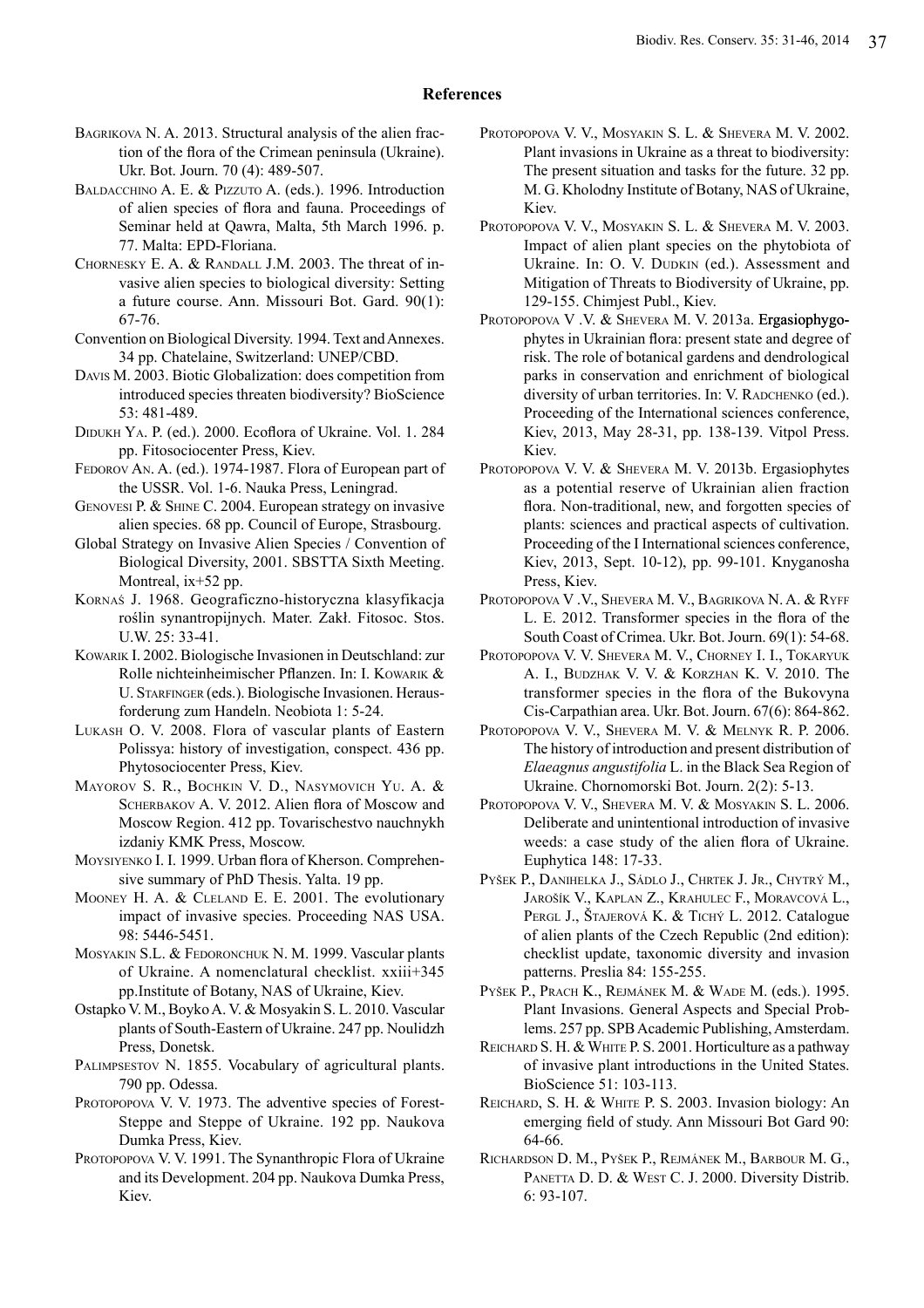- SAX D. F. & GAINES S. D. 2003. Species diversity: From global decreases to local increases. Trends Ecol. Evol. 18: 541-545.
- SEREBRYAKOV I. G. 1962. The ecological morphology of plants. Life forms of angiosperms and gymnosperms. 379 pp. Vischaya shkola Press, Moskow.
- TOLMACHEV A. I. 1974. Introduction in the geography of plants. 244 pp. Leningrad State University Press, Leningrad.
- TZVELEV N. N. (ed.). 1989-1994. Flora of European part of the USSR. Vol. 7-8. Nauka Press, Leningrad.
- TZVELEV N. N. (ed.). 1996-2004. Flora of Eastern Europe. Vol. 9-11. Mir i Semya-1995 Press and Tovarischestvo nauchnykh izdaniy KMK Press. St.-Peterburg, Moscow.
- VYSHNEVSKY V. I. 2000. The Rivers and reservoirs of Ukraine. State and use. 376 pp. Vipol Press, Kiev.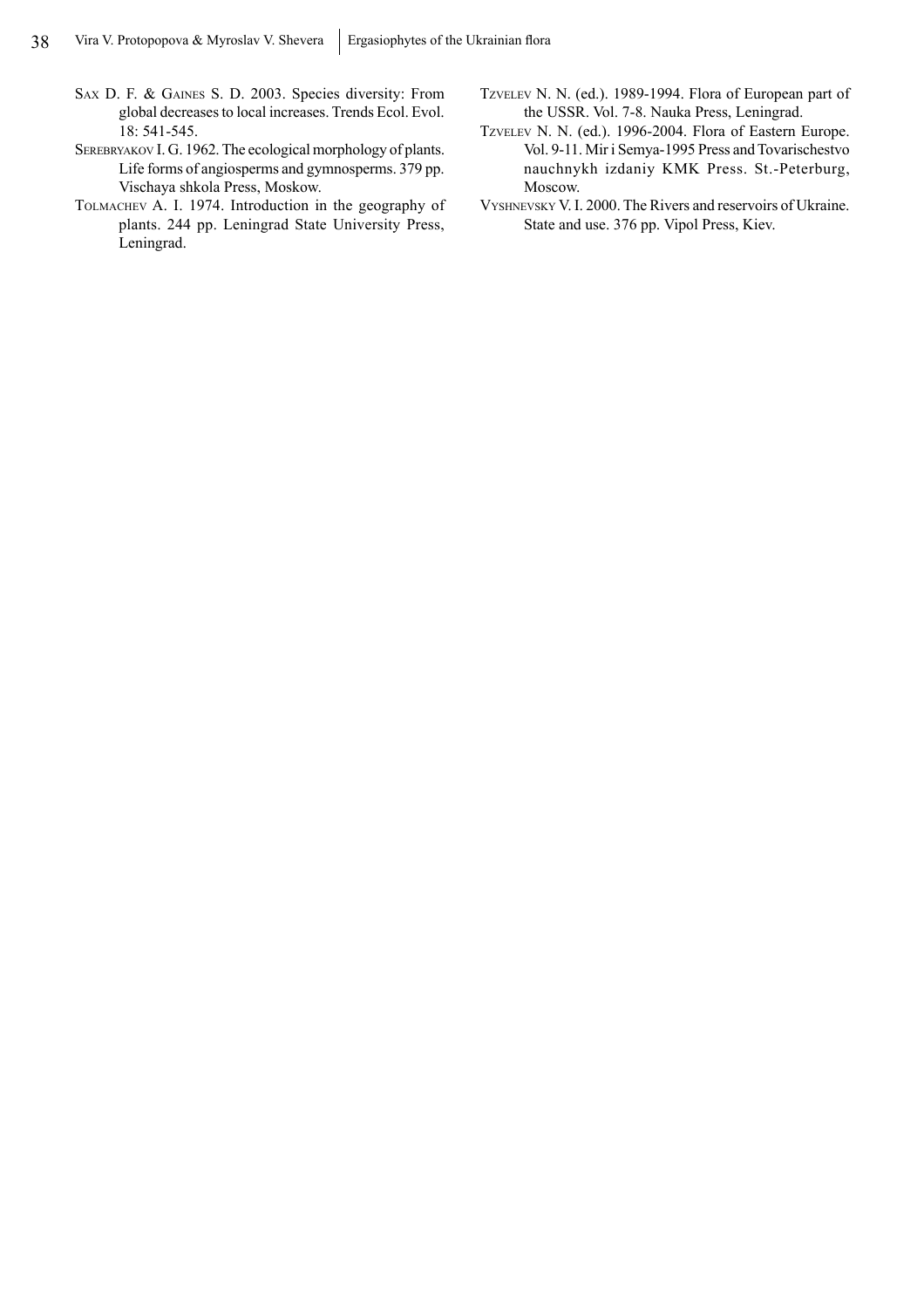#### **Appendix 1.** Annotation list of ergasiophytes of the Ukrainian flora

The list including the next positions: name of species, family, life form, hydromorphe, chronological elements (data of first publication or fixation), origin, degree of naturalization, way of distribution; invasive or transformer (region).

Abutilon theophrasti Medik., Malvaceae, Ann., Xero-meso, Ken. (1855), E. As., Epoec., Erg.

- Acer negundo L., Aceraceae, Tree, Meso, Ken., N. Am., Agr.-epoec., Erg.-kseno; invasive; transformer (forest and forest-steppe regions of Ukraine).
- Acer platanoides L., Aceraceae, Tree, Meso, Ken. (Crimea)/natural species in Ukraine, Eur., Col., Erg.
- Acer pseudoplatanus L., Aceraceae, Tree, Meso, Ken. (Crimea)/natural species in Ukraine, Eur.-Cauc. (Tzvelev 1996), Col., Erg.
- Acer saccharinum L., Aceraceae, Tree, Meso, Ken., N. Am., Ergasphig., Erg.
- Acer tataricum L., Aceraceae, Tree, Xero-meso, Ken. (Crimea)/natural species in Ukraine, Eur., Col., Erg.
- Acorus calamus L., Araceae, Perenn., Hygro, Arch., As., Agr., Erg.; invasive.
- Aesculus hippocastanum L., Hippocastanaceae, Trees, Meso, Ken., Med., Ergasphig., Erg.
- Agrostemma githago L., Caryophyllaceae, Ann., Xero-meso, Arch., Anthrop., Ergasphig., Kseno-erg.
- Ailanthus altissima (Mill.) Swingle, Simaroubaceae, Shrub, Xero-meso, Ken., E. As., Agr.-epoec., Erg.; invasive; transformer (Crimea).
- Albizia julibrissin Durazz, Mimosaceae, Tree, Xero-meso, Ken. (Crimea), S. E. Transcauc., Col., Erg.
- Alcea rosea L., Malvaceae, Perenn., Meso-xero, Ken., Med., Ergasphig., Erg.
- Allium cepa L., Alliaceae, Bienn., Meso, Ken., C. As. (Mayorov et al. 2012) or Med. (Pyšek et al. 2012), Ergasphig., Erg.
- Allium fistulosum L., Alliaceae, Perenn., Meso, Ken., E. As., Ergasphig., Erg.
- Allium porrum L., Alliaceae, Ann. or bienn., Meso, Ken., E. Med., Ergasphig., Erg.
- Allium sativum L., Alliaceae, Bienn., Meso, Ken., Mid. As., Ergasphig., Erg.
- Allium victorialis L., Alliaceae, Perenn., Xero-meso, Ken. (Crimea)/natural species in Ukraine (Carpathian), sub.-Alp., Col., Erg.
- Althaea officinalis L., Malvaceae, Perenn., Hygro-meso, Arch., Iran.-Tur., Agr.-epoec., Erg.
- Amaranthus caudatus L., Amaranthaceae, Ann., Xero-meso, Ken., S. Am. (tropic.), Ergasphig., Erg.
- Amaranthus caudatus L. ssp. saueri Jehlik, Amaranthaceae, Ann., Xero-meso, Ken., S. Am., Ergasphig., Erg.
- Amaranthus cruentus L., Amaranthaceae, Ann., Xero-meso, Ken., Trop. Am. S. Am. (tropic.), Epoec., Erg.
- Amaranthus hypochondriacus L., Amaranthaceae, Ann., Xero-meso, Ken., N. Am., Ergasphig., Erg.
- Amaranthus spinosus L., Amaranthaceae, Ann., Xero-meso, Ken., S. Am., Ephem., Erg.
- Amberboa moschata (L.) DC., Asteraceae, Ann., Xero, Ken., W. As., Ergasphig., Erg.
- Ambrosia artemisiifolia L., Asteraceae, Ann., Xero-meso, Ken. (1925), N. Am., Agr.-epoec., Erg.-kseno; invasive; transformer (foreststeppe and steppe regions of Ukraine).
- Ambrosia trifida L., Asteraceae, Ann., Xero-meso, Ken., N. Am., Ephem., Erg.
- Amelanchier canadensis (L.) Medik., Rosaceae, Shrub or tree, Meso, Ken., N. Am., Ephem., Erg.
- Amelanchier ovalis Medik., Rosaceae, Shrub, Meso, Ken., Med., Ergasphig., Erg.
- Amelanchier spicata (Lam.) K. Koch, Rosaceae, Shrub, Meso, Ken., N. Am., Agr., Erg.; invasive.
- Ammi majus L., Apiaceae, Bienn., Meso-xero, Ken., Med., Ephem., Erg.
- Amorpha fruticosa L., Fabaceae, Shrub or tree, Meso, Ken., N. Am., Agr.-epoec., Erg.; invasive; transformer (central regions of Ukraine).
- Anacyclus clavatus (Desf.) Pers., Asteraceae, Ann., Xero-meso, Ken., Med., Ergasphig., Erg.
- Anacyclus officinarum Hayne, Asteraceae, Ann., Xero-meso, Ken., Med., Ergasphig., Erg.
- Anemone fasciculata L., Ranunculaceae, Perenn., Meso, Ken. (Crimea 1981), Cauc., Col., Erg.
- Anethum graveolens L., Apiaceae, Ann., Meso, Ken., Med.-Iran.-Tur., Ergasphig., Erg.
- Anredera cordifolia (Ten.) Steenis, Basellaceae, Liane, Meso, Ken., C. and S. Am., Ergasphig., Erg.
- Anthericum liliago L., Asphodelaceae, Perenn., Xero-meso, Ken., Med., Ergasphig., Erg.
- Antirrhinum majus L., Scrophulariaceae, Ann., Xero-meso, Ken., Med., Ergasphig. (Ukraine)/Agr. (Crimea), Erg.
- Apium graveolens L., Apiaceae, Ann. or bienn., Meso, Ken., W. Eur. (Protopopova 1991) or unknown (Pyšek et al. 2012), Ergasphig., Erg.
- Apocynum cannabinum L., Apocynaceae, Perenn., Meso, Ken. (2000), N. Am., Ergasphig., Erg.
- Aquilegia vulgaris L., Ranunculaceae, Perenn., Xero-meso, Ken. (1898), W. Eur., Agr., Erg.
- Armeniaca vulgaris Lam., Rosaceae, Tree, Meso-xero, Ken., E. and C. As., Ephem., Erg.
- Armoracia rusticana (Lam.) Gaertn., Mey. & Scherb., Brassicaceaee, Perenn., Xero-meso, Ken., Iran.-Tur., Col., Erg.
- Aronia melanocarpa (Michx.) Elliot, Rosaceae, Shrub, Meso, Ken., N. Am., Ergasphig., Erg.
- Aronia ×mitschurinii A. K. Skvortsov & Yu. K. Maitulina, Rosaceae, Shrub, Meso, Ken., hybrid origin, Ergasphig., Erg.
- Aronia ×prunifolia (Marshall) Rehder, Rosaceae, Shrub, Meso, Ken., hybrid origin, Ergasphig., Erg.
- Arrhenatherum elatius (L.) J. Presl & C. Presl, Poaceae, Perenn., Meso, Ken., W. Eur., Agr.-epoec., Erg.: invasive.
- Artemisia abrotanum L., Asteraceae, S.-shrub, Xero-meso, Arch., E. Med., Agr., Erg.-kseno.
- Artemisia dracunculus L., Asteraceae, Perenn., Meso, Ken., As., Col., Erg.
- Asclepias syriaca L., Asclepiadaceae, Perenn., Xero-meso, Ken. (1887), N. Am., Epoec., Erg., invasive (central regions of Ukraine).
- Astrantia maxima Pall., Apiaceae, Peren., Meso, Ken. (Crimea), Cauc.-Eur. (Bagrikova 2013), Col., Erg.
- Atriplex hortensis L., Chenopodiaceae, Ann., Meso, Ken., As., Col., Erg.
- Avena sativa L., Poaceae, Ann., Meso, Ken., S. Eur., Ephem., Erg.
- Balsamita major Desf., Asteraceae, Perenn., Meso, Ken., As. (Tzvelev 1994) or Eur.-Med. (Pyšek et al. 2012), Col., Erg.
- Berberis amurensis Rupr. ex Maxim., Berberidaceae, Shrub, Meso, Ken., E. As., Ergasphig., Erg.
- Berberis thunbergii DC., Berberidaceae, Shrub., Meso, Ken., E. As., Ergasphig., Erg.
- Berberis vulgaris L., Berberidaceae, Shrub, Meso, Ken., E. As., Col., Erg.
- Beta vulgaris L., Chenopodiaceae, Ann. or bienn., Meso, Ken., Med. or hybrid (Pyšek et al. 2012), Ephem., Erg.
- Borago officinalis L., Boraginaceae, Ann., Meso, Ken., Med., Col., Erg.
- Brassica juncea (L.) Czern., Brassicaceae, Ann., Meso-xero, Ken., S.-E. As., Ergasphig., Erg.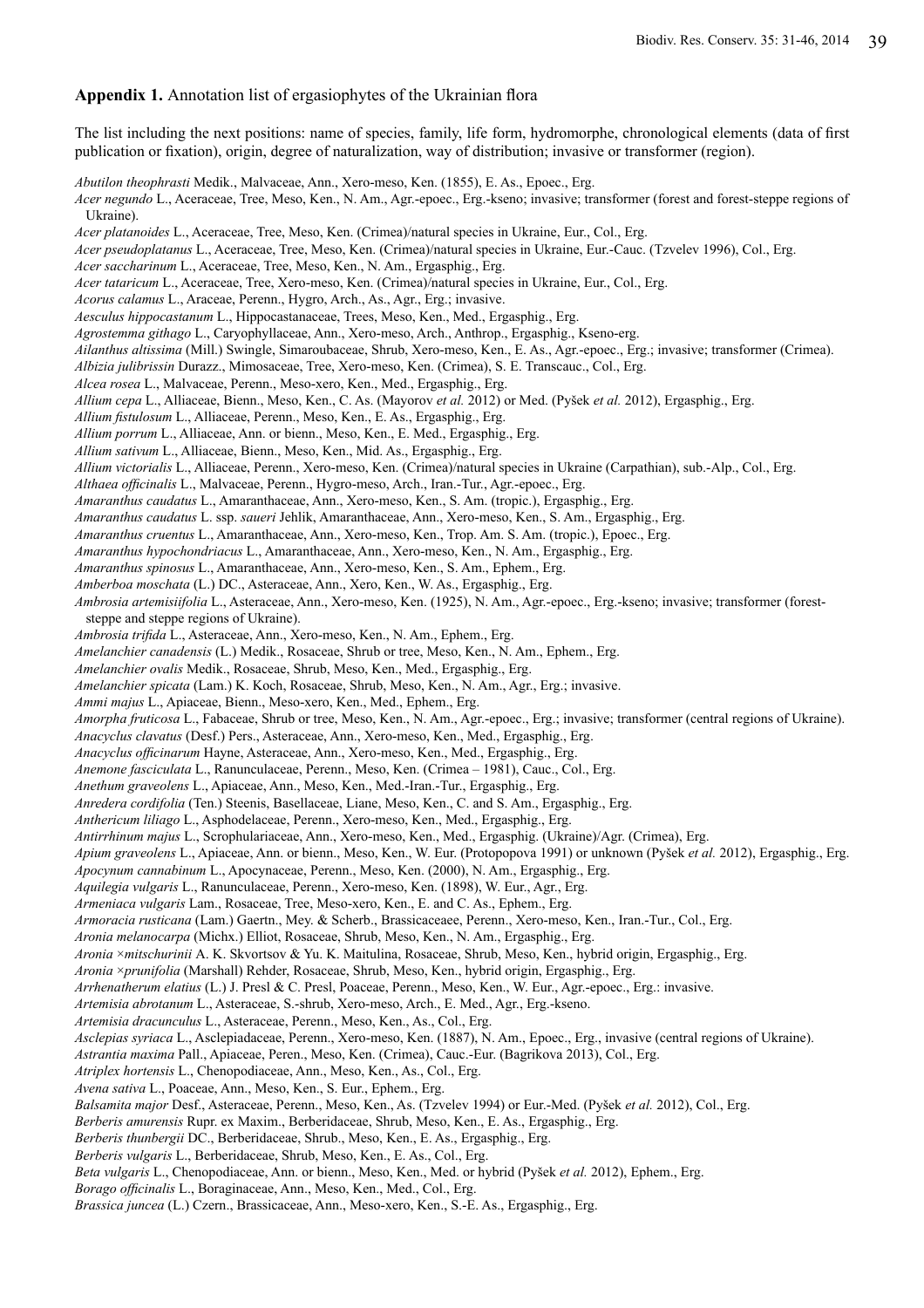Brassica napus L., Brassicaceae, Ann. or bienn., Xero-meso, Ken., S. Eur., Ergasphig., Erg.

Brassica nigra (L.) W. D. J. Koch, Brassicaceae, Ann., Xero-meso, Ken., Med., Epoec., Erg.

Brassica oleracea L., Brassicaceae, Ann., Xero-meso, Ken., Med., Ergasphig., Erg.

Brassica rapa L., Brassicaceae, Ann., Xero-meso, Ken., W. As., Ergasphig., Erg.

Broussonetia papyrifera (L.) Vent., Moraceae, Tree or shrub, Xero-meso, Ken., E. As., Ergasphig., Erg.

Brunnera macrophylla (Adams) I. M. Johnst., Boraginaceae, Perenn., Xero-meso, Ken., Eur.-Med. (Pyšek et al. 2012), Ergasphig., Erg.

Buddleja davidii Franch., Buddlejaceae, Shrub, Meso, Ken. (Crimea), As., Col., Erg.

Bupleurum fruticosum L., Apiaceae, Shrub, Meso-xero, Ken., Med., Agr., Erg., invasive; transformer (Crimea).

Calendula officinalis L., Asteraceae, Ann., Xero-meso, Ken., Med., Ergasphig., Erg.

Callistephus chinensis (L.) Nees, Asteraceae, Ann. or bienn., Meso, Ken., E. As., Ergasphig., Erg.

Camelina sativa (L.) Crantz ssp. sativa, Brassicaceae, Ann., Xero-meso, Arch., unknown (Pyšek et al. 2012), Epoec., Erg.

Campanula medium L., Campanulaceae, Bienn., Meso, Ken., S. Eur., Ergasphig., Erg.

Campsis grandiflora (Thunb.) K. Schumann, Bignoniaceae, Liana, Meso, Ken., E. As., Ergasphig., Erg.

Campsis radicans (L.) Seem., Bignoniaceae, Liana, Meso, Ken., N.Am., Ergasphig., Erg.

Cannabis sativa L., Cannabaceae, Ann., Xero-meso, Ken., E. As., Epoec., Erg.

Caragana arborescens Lam., Fabaceae, Tree or shrub, Meso, Ken., Sib., Ergasphig., Erg.

Carthamus tinctorius L., Asteraceae, Ann., Meso-xero, Ken., S. As. (Mayorov et al. 2012), Ergasphig., Erg.

Castanea sativa Mill., Fagaceae, Tree, Meso, Ken., Cauc.-Asia Minor-Med., Ergasphig., Erg.

Catalpa bignonioides Walt., Bignoniaceae, Tree, Meso, Ken., N. Am., Ergasphig., Erg.

Cedrus atlantica (Endl.) Carrière, Pinaceae, Tree, Xero-meso, Ken. (Crimea – 1995), N.-W. Afr., Ergasphig., Erg.

Cedrus deodara (Roxb.) G. Don, Pinaceae, Tree, Xero-meso, Ken. (Crimea), C. As., Col., Erg.

Celtis australis L., Celtidaceae, Tree, Xero-meso, Ken. (Crimea), Med., Ergasphig., Erg.

Celtis caucasica Willd., Celtidaceae, Tree, Xero-meso, Ken. (Crimea), Cauc., Ergasphig., Erg.

Cenchrus longispinus (Hack.) Fernald, Poaceae, Ann., Meso-xero, Ken. (1950), N. Am., Agr.-epoec., Erg.-kseno; invasive.

Centranthus ruber (L.) DC., Valerianaceae, Perenn., Xero-meso, Ken. (Crimea), Med., Agr., Erg.

Cerastium tomentosum L., Caryophyllaceae, Perenn., Meso-xero, Ken. (Crimea), Med., Col., Erg.

Cerasus besseyi (Bailey) Sok., Rosaceae, Shrub, Meso, Ken., N. Am., Ergasphig., Erg.

Cerasus tomentosa (Thunb.) Wall., Rosaceae, Tree or shrub, Meso, Ken., E. As., Ergasphig., Erg.

Cerasus vulgaris Mill., Rosaceae, Tree or shrub, Meso, Ken., E. Med. or Balc., Ergasphig., Erg.

Ceratochloa carinata (Hook. & Arn.) Tutin, Poaceae, Bienn., Xero-meso, Ken., N. Am., Ephem., Erg.

Ceratostigma plumbaginoides Bunge, Plumbaginaceae, Perenn., Xero-meso, Ken., As., Col., Erg.

Cercis siliquastrum L., Caesalpiniaceae, Shrub, Xero-meso, Ken. (1809), Med., Ergasphig., Erg.

Chaenomeles japonica (Thunb.) Lindl., Rosaceae, Shrub, Meso, Ken., E. As., Ergasphig., Erg.

Chamaemelum nobile (L.) All., Asteraceae, Perenn., Meso, Ken., Med., Ergasphig., Erg. Cheiranthus cheiri L., Brassicaceae, Perenn., Xero-meso, Ken., Med., Ergasphig., Erg.

Chenopodium capitatum (L.) Ambrosi, Chenopodiaceae, Ann., Xero-meso, Ken., W. Eur., Ergasphig., Erg.

Chenopodium foliosum Asch., Chenopodiaceae, Ann., Xero-meso, Ken., Eur.-Med.-As., Epoec., Erg.

Chenopodium schraderianum Schult., Chenopodiaceae, Ann., Meso, Ken., Afr. (tropic and subtropic), Ergasphig., Erg.

Chrysanthemum carinatum Schousb., Asteraceae, Ann., Xero-meso, Ken., Med., Ergasphig., Erg.

Chrysanthemum coronarium L., Asteraceae, Ann., Xero-meso, Ken., Med., Ergasphig., Erg.

Cicer arietinum L., Fabaceae, Ann., Ken., Meso, Med., Ephem., Erg.

Citrullus lanatus (Thunb.) Matsum. & Nakai, Cucurbitaceae, Ann., Xero-meso, Ken., Afr., Ergasphig., Erg.

Cleome spinosa Jacq., Cleomaceae, Ann., Xero-meso, Ken. (2013), S. Am., Ergasphig., Erg.

Clematis flammula L., Ranunculaceae, Liana, Xero-meso, Ken., Med., Col., Erg.

Clematis vitalba L., Ranunculaceae, Liana, Xero-meso, Ken., S. or C. Eur., Ergasphig., Erg.

Cnicus benedictus L., Asteraceae, Ann., Meso-xero, Ken., S. Eur., Ergasphig., Erg.

Colutea arborescens L., Fabaceae, Shrub, Meso-xero, Ken. (Crimea)/natural species in Ukraine, Eur.-Med. (Pyšek et al. 2012), Col., Erg.

Colutea orientalis Mill., Fabaceae, Tree, Xero, Ken. (Crimea), unknown, Agr., Erg.

Commelina communis L., Commelinaceae, Ann., Meso, Ken. (1946), S.-E. As., Ephem., Erg.-kseno.

Coreopsis grandiflora Hogg ex Sweet, Asteraceae, Ann. or bienn., Xero-meso, Ken., N. Am., Ergasphig., Erg.

Coreopsis tinctoria Nutt., Asteraceae, Ann. or bienn., Xero-meso, Ken., N. Am., Ergasphig., Erg.

Coriandrum sativum L., Apiaceae, Ann., Xero-meso, Ken., Med., Ergasphig., Erg.

Cosmos bipinnatus Cav., Asteraceae, Ann., Xero-meso, Ken., N. Am., Col., Erg.

Cotinus coggygria Scop., Anacardiaceae, Tree or shrub, Xero, Ken. (steppe regions of Ukraine)/natural species in Crimea, Med., Ergasphig. Erg.

Crocus flavus Weston, Iridaceae, Perenn., Xero-meso, Ken., unknown (Pvšek et al. 2012), Erg.-lip., Erg.

Cucumis sativus L., Cucurbitaceae, Ann., Meso, Ken., S.-E. As., Ergasphig., Erg.

Cucurbita maxima Duch., Cucurbitaceae, Ann., Meso, Ken., S. Am., Ergasphig., Erg.

- Cucurbita pepo L., Cucurbitaceae, Ann., Meso, Ken., N. Am., Ergasphig., Erg.
- Cupressus sempervirens L., Cupressaceae, Tree, Meso-xero, Ken. (Crimea 1995), Med., Col., Erg.
- Cyclamen hederifolium Ait., Primulaceae, Perenn., Meso, Ken., Med., Col., Erg.
- Cyclamen vernum Sweet, Primulaceae, Perenn., Meso, Ken., Med., Ergasphig., Erg.
- Cydonia oblonga Mill., Rosaceae, Shrub, Xero-meso, Ken. (Crimea), W. As., Col., Erg.

Cymbalaria muralis Gaertn., Mey. & Scherb., Scrophulariaceae, Bienn., Meso-xero, Ken., Med., Col., Erg.

- Daphne laureola L., Thymelaeaceae, Shrub, Meso, Ken., Med., Ergasphig., Erg.
- Datura innoxia Mill., Solanaceae, Ann., Xero-meso, Ken., N. Am., Ephem., Erg.

Datura meteloides DC., Solanaceae, Ann., Xero-meso, Ken., N. Am., Ergasphig., Erg.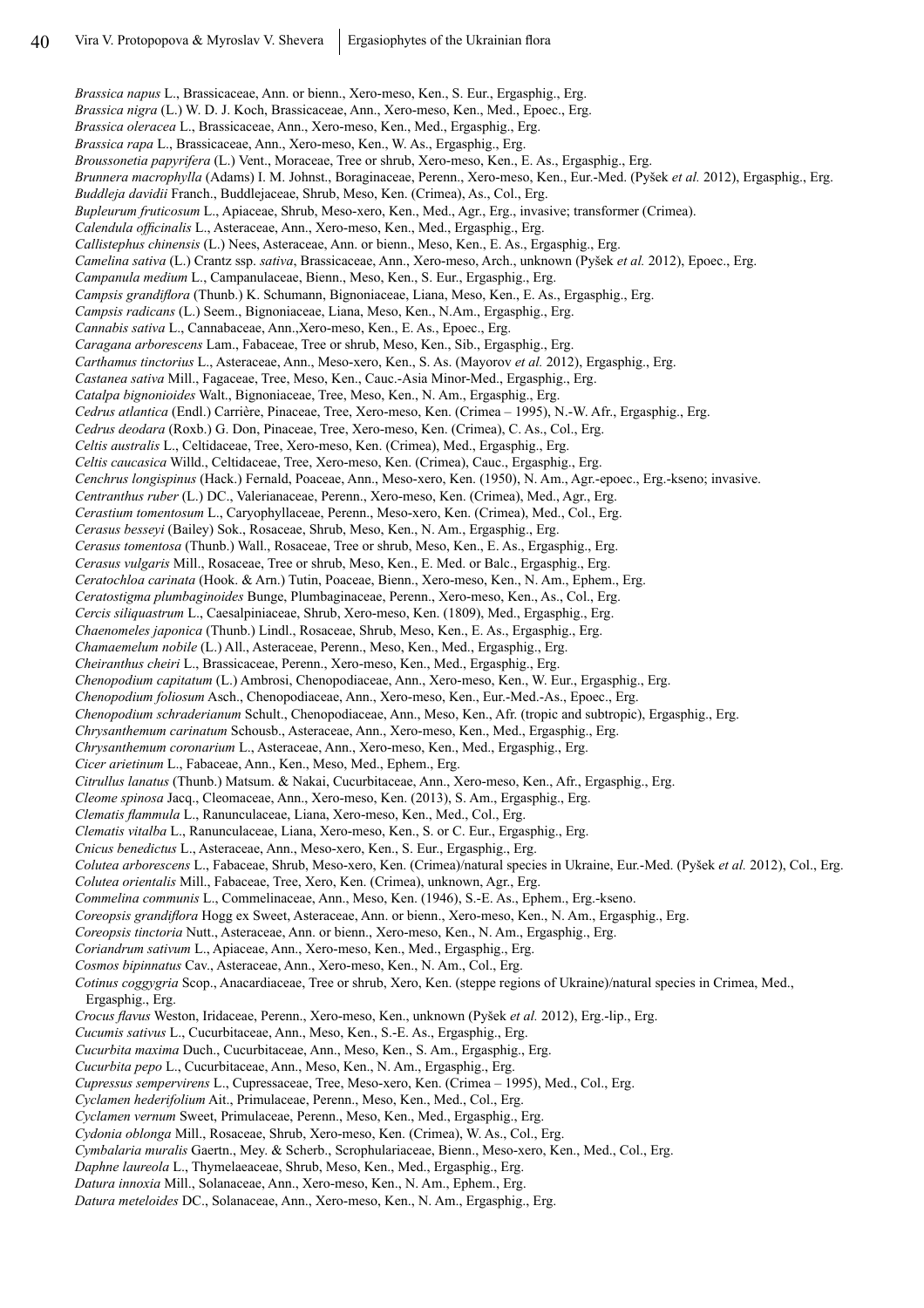- Datura tatula L., Solanaceae, Ann., Xero-meso, Ken., N. Am., Ergasphig., Erg.
- *Dianthus barbatus* L., Caryophyllaceae, Perenn., Meso, Ken., Middle Eur., Ergasphig., Erg. Рогович
- *Digitalis lanata* Ehrh., Scrophulariaceae, Perenn., Meso, Ken. (2001), S. Eur.-Balcan, Col., Erg.
- *Digitalis purpurea* L., Scrophulariaceae, Ann., Ken., Meso, Eur.-Med., Ergasphig., Erg.
- *Diospyros lotus* L., Ebenaceae, Tree, Xero-meso, Ken. (Crimea), E. As., Col., Erg.
- Dipsacus sativus (L.) Honck., Dipsacaceae, Bienn., Xero-meso, Ken., unknown (Pyšek *et al.* 2012), Ergasphig., Erg.
- Disphania schraderiana (Schult.) Mosyakin & Clemants, Chenopodiaceae, Ann., Xero-meso, Ken., Afr. (tropic and subtropic), Ergasphig., Erg.
- *Dracocephalum moldavica* L., Lamiaceae, Ann., Xero-meso, Ken., E. As., Ergasphig., Erg.
- *Duchesnea indica* (Andr.) Focke, Rosaceae, Perenn., Xero-meso, Ken., S.-E. As., Ergasphig., Erg.
- *Echinacea purpurea* (L.) Moench, Asteraceae, Perenn., Xero-meso, Ken., N. Am., Ergasphig., Erg.
- Echinochloa esculenta (A. Br.) H. Scholz, Poaceae, Ann., Xero-meso, Ken., E. As., Ergasphig., Erg.
- Echinocystis lobata (Michx.) Torr. & Gray, Cucurbitaceae, Ann., Meso, Ken. (1929), N. Am., Agr.-epoec., Erg.; invasive; transformer (Transcarpathia).
- *Elaeagnus angustifolia* L., Elaeagnaceae, Tree or shrub, Xero-meso, Ken., Med., Agr., Erg.; invasive; transformer (Black Sea Region).
- *Elaeagnus commutata* Bernh. ex Rydb., Elaeagnaceae, Tree or shrub, Meso, Ken., N. Am., Col., Erg.
- *Elodea canadensis* Michx., Hydrocharitaceae, Perenn., Hydro, Ken. (1894), N. Am., Agr., Erg., invasive.
- *Elodea densa* (Planch.) Caspari, Hydrocharitaceae, Perenn., Hydro, Ken. (2001), S. Am., Ephem., Erg.
- *Elodea nuttallii* (Planchon) H. St. Joh. Caspari, Hydrocharitaceae, Perenn., Hydro, Ken. (2004), N. Am., Ephem., Erg.
- *Eruca vesicaria* (L.) Cav., Brassicaceae, Ann., Xero-meso, Ken., E. Med., Ephem., Erg.
- *Eschscholzia californica* Cham., Papaveraceae, Ann., Meso-xero, Ken., N. Am., Ergasphig., Erg.
- *Eudianthe coeli-rosa* (L.) Rchb., Caryophyllaceae, Ann., Xero-mezo, Ken. (Crimea), W. Med., Ephem., Kseno/Erg.
- *Euonymus japonica* Thunb., Celastraceae, Shrub, Meso, Ken., E. As., Ergasphig., Erg.
- *Euonymus sacrosancta* Koidz., Celastraceae, Shrub, Meso, Ken., E. As., Ergasphig., Erg.
- *Euphorbia lathyris* L., Euphorbiaceae, Ann., Meso-xero, Ken., Med., Ergasphig., Erg.
- *Euphorbia marginata* Pursh, Euphorbiaceae, Ann., Meso-xero, Ken., N. Am., Ergasphig., Erg.
- Fagopyrum esculentum Moench, Polygonaceae, Ann., Meso, Ken., C. As., Ergasphig., Erg.
- Fallopia baldschuanica (Regel) Holub, Polygonaceae, Liana, Xero-meso, Ken., Middle As., Ergasphig., Erg.
- *Ficus carica* L., Moraceae, Tree or shrub, Xero, Ken., As.-Med., Epoec., Erg.
- *Flueggea suffruticosa* (Pall.) Baillon, Euphorbiaceae, Shrub, Meso-xero, Ken. (1999), E. As., Col., Erg.
- *Foeniculum vulgare* Mill., Apiaceae, Bienn., Xero-meso, Ken., Med., Col., Erg.
- *Fragaria* ×*ananassa* (Duchesne) Duchesne, Rosaceae, Perenn., Meso, Ken., hybrid origin, Ergasphig., Erg.
- *Fraxinus ornus* L., Oleaceae, Tree, Meso-xero, Ken., Med., Agr. Erg.; invasive.
- *Fraxinus pennsylvanica* Marsh., Oleaceae, Oleaceae, Tree, Xero-meso, Ken., N. Am., Col., Erg.
- *Fritillaria ophioglossifolia* Freun. & Sint., Liliaceae, Perenn., Meso, Ken. (Crimea), Cauc., Col., Erg.
- *Gaillardia pulchella* Foug., Asteraceae, Ann. or bienn., Meso-xero, Ken., Am., Col., Erg.
- *Gleditsia triacanthos* L., Caesalpiniaceae, Tree, Xero-meso, Ken., N. Am., Ergasphig., Erg.
- *Glycine max* (L.) Merr., Fabaceae, Ann., Ken., Xero-meso, E. As., Ergasphig., Erg.
- Grossularia uva-crispa (L.) Mill. ssp. reclinata (L.) Dostal, Grossulariaceae, Shrub, Meso, Ken., Eur., Ergasphig., Erg.
- *Gypsophila acutifolia* Fisch. ex Spreng., Caryophyllaceae, Perenn., Xero-meso, Ken., Cauc., Ergasphig., Erg.
- *Gypsophila elegans* M. Bieb., Caryophyllaceae, Ann., Xero-meso, Ken., Cauc.-Asia Minor or Eur.-Med. (Pyšek *et al.* 2012), Ephem., Erg. Gypsophila paulii Klok., Caryophyllaceae, Perenn., Xero-meso, Ken. (S.-E. Ukraine, Ostapko, Boyko, Mosyakin 2010), S. Cis Black Sea,
	- Ergasphig., Erg.
- *Halimodendron halodendron* (Pall.) Voss, Fabaceae, Shrub, Meso, Ken., unknown, Ephem., Erg.
- *Helianthus annuus* L. var. *macrocarpa* Lucznik, Asteraceae, Ann., Xero-meso, Ken., N. Am., Ephem., Erg.
- *Helianthus decapetalus* L., Asteraceae, Perenn., Meso, Ken., N. Am., Epoec., Erg.
- *Helianthus ×laetiflorus* Pers., Asteraceae, Perenn., Xero-meso, Ken., N. Am., Agr.-epoec., Erg.; invasive.
- Helianthus rigidus (Cass.) Desf., Asteraceae, Perenn, Xero-meso, Ken., N. Am., Ergasphig., Erg.
- *Helianthus strumosus* L., Asteraceae, Perenn., Meso, Ken., N. Am., Col., Erg.
- *Helianthus subcanescens* (A.Gray) E. E. Wats., Asteraceae, Perenn., Meso, Ken., N. Am., Agr.-epoec., Erg.; invasive.
- *Helianthus tuberosus* L., Asteraceae, Perenn., Meso, Ken., N. Am., Agr.-epoec., Erg.; invasive; transformer (Transcarpathia).
- *Helichrysum italicum* (Roth) G. Don fil., Asteraceae, S.-shrub, Xero, Ken. (Crimea 1995), Med., Col., Erg.
- *Heliopsis scabra* Dun., Asteraceae, Perenn., Xero-meso, Ken., N. Am., Col., Erg.
- *Helleborus dumetorum* Waldst. & Kit., Ranunculaceae, Perenn., Meso, Ken., S. Eur., Ergasphig., Erg.
- *Helleborus niger* L., Ranunculaceae, Perenn., Meso, Ken., S. Eur., Ergasphig., Erg. Note. The species included in to Red Data Book of
- Ukraine, according to S. Mosyakin and M. Fedoronchuk  $(1999)$  probably cultivated and escaped.
- *Helleborus viridis* L., Ranunculaceae, Perenn., Meso, Ken., S. Eur., Ergasphig., Erg.
- *Hemerocallis fulva* (L.) L., Hemerocallidaceae, Perenn., Xero-meso, Ken., E. As., Ergasphig., Erg.
- Heracleum mantegazzianum Sommier & Levier, Apiaceae, Perenn., Hygro, Ken. (1964), Cauc., Agr.-epoec., Erg.; invasive; transformer (Carpathian).
- *Heracleum sosnowskyi Manden., Apiaceae, Perenn., Hygro, Ken., Cauc., Agr.-epoec., Erg., invasive; transformer (Carpathian, Polissya* [Forest zone of Ukraine]).
- *Hesperis matronalis* L., Brassicaceae, Ann. or bienn., Xero-meso, Ken. (left forest and steppe regions of Ukraine), Sub.-Med. (Ilvinska et  $al. 2007$ ) or Eur. and Med. (Pyšek *et al.* 2012), Ergasphig., Erg.
- *Hesperis pycnotricha* Borbas & Degen, Brassicaceae, Bienn., Meso, Ken., Cauc.-As. min., Ergasphig., Erg.
- *Hesperis sibirica* L., Brassicaceae, Bienn., Meso, Ken., As., Ergasphig., Erg.
- *Hordeum distichon* L., Poaceae, Ann., Xero-meso, Ken., E. Med., Ergasphig., Erg.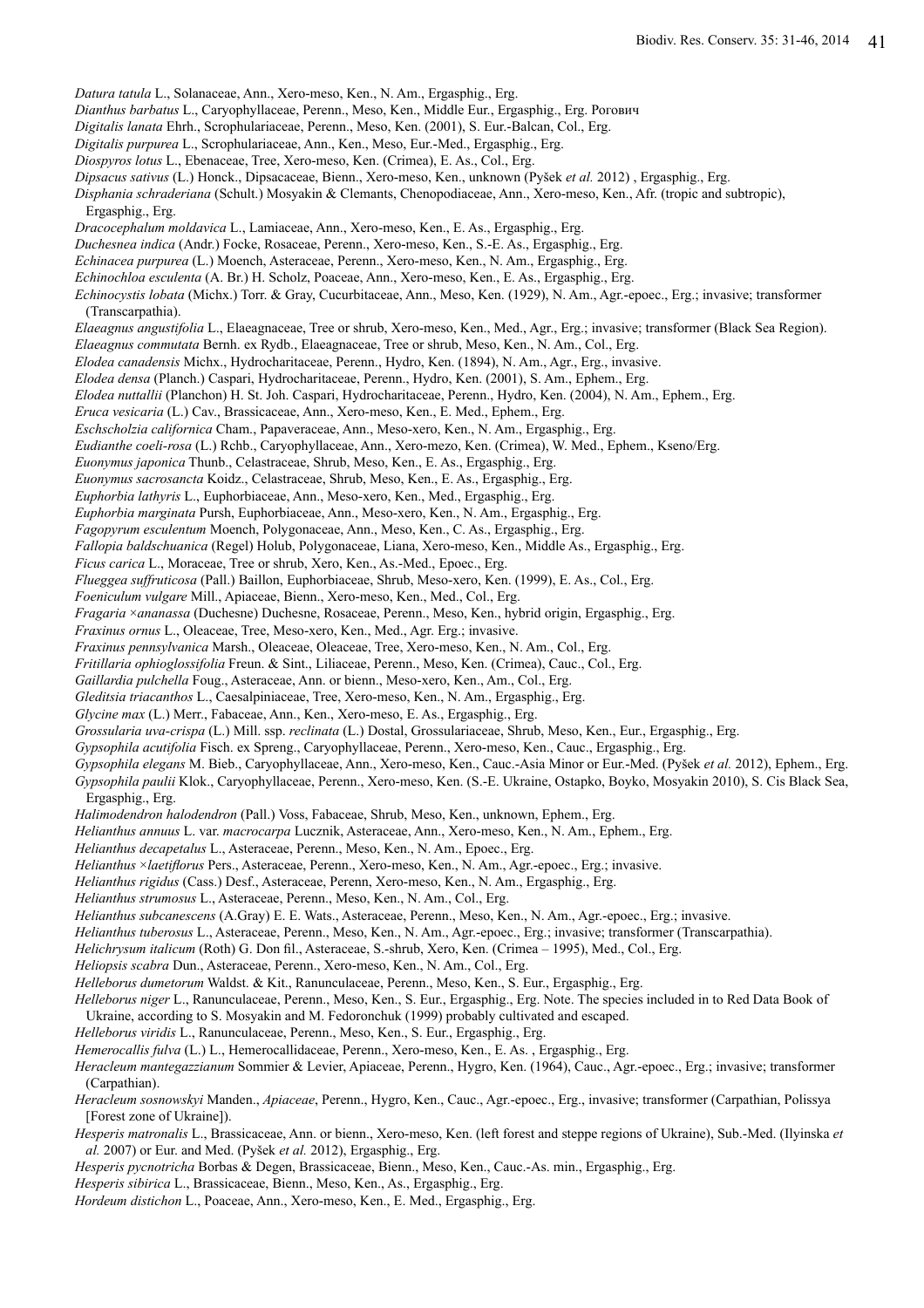*Hordeum jubatum* L., Poaceae, Ann., Meso-xero, Ken., N. Am., Ephem., Erg.

*Hordeum vulgare* L., Poaceae, Ann., Xero-meso, Ken., As., Ergasphig., Erg.

*Humulus japonicus* Siebold & Zucc., Cannabaceae, Liana, Meso, Ken. (2002), E. As., Ergasphig., Erg.

*Hypericum calycinum* L., Hypericaceae, Shrub, Xero-meso, Ken., E. Med., Ergasphig., Erg.

- *Hyssopus officinalis* L., Lamiaceae, Perenn., Xero-meso, Ken., Med., Ergasphig., Erg.
- *Iberis amara* L., Brassicaceae, Ann., Xero-meso, Ken., Med. (Protopopova, 1991), Ergasphig., Erg.
- *Iberis pinnata* L., Brassicaceae, Ann., Xero, Ken., W. Med., Ergasphig., Erg.
- *Iberis umbellata* L., Brassicaceae, Ann. or bienn., Xero-meso, Ken., Med., Ergasphig., Erg.
- *Impatiens balfourii* Hook. f., Balsaminaceae, Ann., Meso, Ken. (2013), W. Hymal., Ephem., Erg.

*Impatiens glandulifera* Royle, Balsaminaceae, Ann., Hydro-meso, Ken. (1939), S.-E. As., Agr.-epoec., Erg.; invasive; transformer (Transcarpathia).

- Ipomoea purpurea (L.) Roth, Convolvulaceae, Ann., Xero-meso, Ken., Trop. Am., Ergasphig., Erg.
- *Iris* ×*germanica* L., Iridaceae, Perenn., Meso, Ken. (Crimea), hybrid or Eur.-As. (Pyšek et al. 2012), Col., Erg.
- *Iris musulmanica* Fomin, Iridaceae, Perenn., Meso, Ken., Cauc. or Eur. (Bagrikova 2013), Ergasphig., Erg.
- *Iris pallida* Lam., Iridaceae, Perenn., Meso, Ken., Med., Ergasphig., Erg.
- *Iva xanthiifolia* Nutt., Asteraceae, Perenn., Xero-meso, Ken. (1842), N. Am., Epoec., Erg.; invasive.
- *Jasminum nudiflorum* Lindl., Oleaceae, Shrub, Xero-meso, Ken., E. As., Ergasphig., Erg.
- *Jasminum officinale L., Oleaceae, Shrub, Meso, Ken., E. Med., Ergasphig., Erg.*
- *Juglans cinerea* L., Juglandaceae, Tree, Meso, Ken., N. Am., Ergasphig., Erg.
- *Juglans mandshurica* Maxim., Juglandaceae, Tree, Meso, Ken., As., Ergasphig., Erg.
- Juglans nigra L., Juglandaceae, Tree, Meso, Ken., N. Am., Ergasphig., Erg.
- *Juglans regia* L., Juglandaceae, Tree, Meso, Ken., Balcan-C. As., Ergasphig., Erg.
- Kali collina (Pall.) Akhani & E. H. Roalson, Chenopodiaceae, Ann., Xero, Ken., Tur., Ergasphig., Erg.
- Kochia scoparia (L.) Schrad., Chenopodiaceae, Ann., Meso-xero, Ken., Iran.-Tur., Ergasphig., Erg.
- *Koelreuteria paniculata* Laxm., Sapindaceae, Tree or shrub, Meso, Ken. (Crimea), E. As., Col., Erg.
- *Laburnum anagyroides* Medik., Fabaceae, Trees or shrub, Xero-meso, Ken., S. Eur., Ergasphig., Erg.
- *Lactuca sativa* L., Asteraceae, Bienn., Meso, Ken., unknown (Pyšek *et al.* 2012), Ergasphig., Erg.
- *Lagurus ovatus* L., Poaceae, Ann., Xero, Ken. (Crimea), Med. (Pyšek *et al.* 2012), Ephem., Kseno./Erg.
- Lallemantia iberica (M. Bieb.) Fisch. & C. A. Mey., Lamiaceae, Ann., Meso-xero, Ken., W. As., Ergasphig., Erg.
- Lamprocapnos spectabilis (L.) Fukuhara (Fumariaceae), Perenn., Meso, Ken., E. As. (Mayorov et al. 2012), Ergasphig., Erg.
- Lathyrus odoratus L., Fabaceae, Ann., Xero-meso, Ken., Med., Ergasphig., Erg.
- Lathyrus sativus L., Fabaceae, Ann., Xero-meso, Ken., Med., Ergasphig., Erg.
- Laurocerasus officinalis M. Roem., Rosaceae, Tree or shrub, Xero-meso, Ken., Med.-Iran.-Tur., Agr., Erg.
- Laurus nobilis L., Lauraceae, Tree or shrub, Xero-meso, Ken., Med., Ergasphig., Erg.
- Lavandula angustifolia Mill., Lamiaceae, Perenn., Xero-meso, Ken., Med. (Pyšek et al. 2012), Ergasphig., Erg.
- Lavatera trimestris L., Malvaceae, Ann., Xero-meso, Ken., Med., Ergasphig., Erg.
- *Lens culinaris* Medik., Fabaceae, Ann., Meso, Ken., unknown (Pyšek *et al.* 2012), Ergasphig., Erg.
- *Lepidium sativum L., Brassicaceae, Ann., Meso, Ken., Med., Ergasphig., Erg.*
- *Levisticum officinale* W. D. J. Koch, Apiaceae, Perenn., Xero-meso, Ken., E. Med., Ergasphig., Erg.
- Leucanthemum maximum (Ramond) DC., Asteraceae, Perenn., Xero-meso, Ken., W. Eur., Ergasphig., Erg.
- *Lilium monadelphum* M. Bieb., Liliaceae, Perenn., Xero-meso, Ken. (Crimea), Cauc., Ephem., Erg.
- Linaria bipartita (Vent.) Willd., Scrophulariaceae, Ann., Xero-meso, Ken., Med., Ergasphig., Erg.
- *Linaria incarnata* (Vent.) Spreng., Scrophulariaceae, Ann., Xero-meso, Ken., Med., Ergasphig., Erg.
- *Linum grandiflorum Desf., Linaceae, Ann., Meso-xero, Ken., N. Afr., Col., Erg.*
- *Linum usitatissimum* L., Linaceae, Ann., Meso-xero, Ken., unknown, Ephem., Erg.
- Lobularia maritima (L.) Desv., Brassicaceae, Ann., Meso-xero, Ken., Med., Ergasphig., Erg.
- *Lolium multiflorum Lam., Poaceae, Ann. or bienn., Meso, Ken., Med.-Iran.-Tur., Epoec., Erg.*
- Lonicera caprifolium L., Caprifoliaceae, Liana, Xero-meso, Ken., Med., Ergasphig., Erg.
- Lonicera etrusca, Caprifoliaceae, Shrub, Xero-meso, Ken., Med., Agr. (Crimea), Erg.
- *Lonicera standishii* Jacq., Caprifoliaceae, Shrub, Xero-meso, Ken. (Crimea), As., Col., Erg.
- *Lonicera tatarica* L., Caprifoliaceae, Shrub or tree, Meso, Ken., As., Ergasphig., Erg.
- *Lunaria annua* L., Brassicaceae, Ann., Xero-meso, Ken., S. Eur., Ergasphig., Erg.
- *Lupinus luteus* L., Fabaceae, Ann., Meso, Ken., W. Med., Ergasphig., Erg.
- *Lupinus perennis* L., Fabaceae, Perenn., Meso, Ken. N. Am., Ephem., Erg.
- *Lupinus polyphyllus* Lindl., Fabaceae, Perenn., Meso, Ken., N. Am., Agr.-epoec., Erg.; invasive.
- *Lychnis chalcedonica* L., Caryophyllaceae, Perenn., Meso. Ken., As., Ergasphig., Erg.
- *Lycium barbatum* L., Solanaceae, Shrub, Meso-xero, Arch., E. As., Epoec., Erg.
- *Lycopersicon esculentum* Mill. s.l., Solanaceae, Ann., Meso, Ken., S. Am., Ergasphig., Erg.
- *Maclura pomifera* (Rafin.) Schneid., Moraceae, Tree, Meso, Ken. (Crimea), N. Am., Col., Erg.
- *Mahonia aquifolium* (Pursh) Nutt., Berberidaceae, Shrub, Xero-meso, Ken., N. Am., Agr. (Polissya [Forest zone of Ukraine], Crimea),
- $E$ r $\sigma$
- *Malope trifida* Cav., Malvaceae, Ann., Xero-meso, Ken., Med., Ergasphig., Erg.
- *Malus domestica* Borkh., Rosaceae, Tree, Meso, Ken., unknown, Ergasphig., Erg.
- *Malva mauritiana* L., Malvaceae, Bienn., Xero-meso, Ken., Med., Epoec., Erg.
- 
- *Malva moschata* L., Malvaceae, Perenn., Xero-meso, Ken., Med. or As. min. (Protopopova 1991), Ergasphig., Erg.
- *Malva verticillata* L., Malvaceae, Ann., Xero-meso, Ken., As., Ephem., Erg.
- *Matthiola bicornis* (Sibth. & Smith) DC., Brassicaceae, Ann. or bienn., Xero-meso, Ken., Med., Ergasphig., Erg.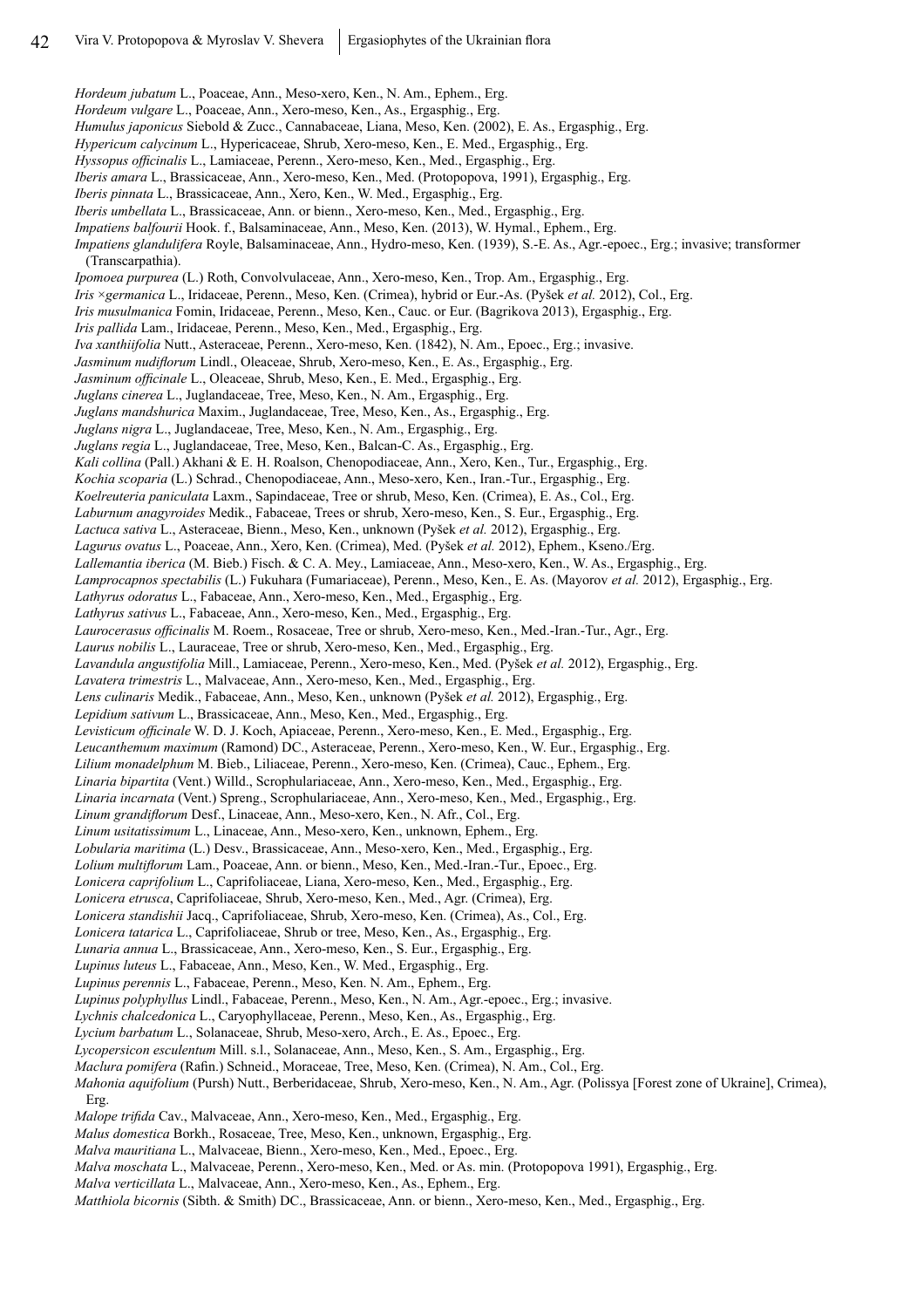*Matthiola incana* (L.) R. Br., Brassicaceae, Ann. or bienn., Meso, Ken., S. Eur., Ergasphig., Erg.

- *Matthiola longipetala* (Vent.) DC., Brassicaceae, Ann., Xero-meso, Ken., Med., Ergasphig., Erg.
- *Medicago sativa* L., Fabaceae, Perenn., Xero-meso, Ken., E. Med., Epoec., Erg.
- *Melissa officinalis* L., Lamiaceae, Perenn., Xero-meso, Ken., Med., Ergasphig., Erg.
- *Melo sativus* Sager. ex M. Roem., Cucurbitaceae, Ann., Xero-meso, Ken., Med., Ergasphig., Erg.
- *Mentha* ×*gracilis* Sole, Lamiaceae, Perenn., Meso, Ken., hybrid origin, Ephem., Erg.
- *Mentha* ×*piperita* L., Lamiaceae, Perenn., Meso, Ken., hybrid origin, Ephem., Erg.
- *Mentha spicata* L., Lamiaceae, Perenn., Hygro, Ken., Med., Ergasphig., Erg.
- *Mimulus guttatus* DC., Scrophulariaceae, Perenn., Meso, Ken., N. Am., Ergasphig., Erg.
- *Miscanthus sinensis* Anderson, Poaceae, Perenn., Xero-meso, Ken., E. As., Ergasphig., Erg.
- *Molucella laevis* L., Lamiaceae, Ann., Xero-meso, Ken., Med.-Iran.-Tur., Ergasphig., Erg.
- *Morus alba* L., Moraceae, Tree, Xero-meso, Ken., E. As., Ergasphig., Erg.
- *Morus nigra* L., Moraceae, Tree, Xero-meso, Ken., As., Ergasphig., Erg.
- *Morus rubra* L., Moraceae, Tree, Xero-meso, Ken. (Crimea), N.Am., Col., Erg.
- *Myrrhis odorata* (L.) Scop., Apiaceae, Perenn., Meso, Ken., W. Eur., Ergasphig., Erg.

*Narcissus poëticus* L., Amaryllidaceae, Perenn., Xero-meso, Ken., Med. (Pyšek *et al.* 2012) or Eur. (Mayorov *et al.* 2012), Ergasphig., Erg.

- *Narcissus pseudonarcissus* L., Amaryllidaceae, Perenn., Xero-meso, Ken., W. Eur., Ergasphig., Erg.
- *Nicandra physalodes* (L.) Gaertn., Solanaceae, Ann., Xero-meso, Ken. (1855), S. Am., Ergasphig., Erg.
- *Nicotiana alata* Link & Otto, Solanaceae, Ann., Meso, Ken., S. Am., Ergasphig., Erg.
- *Nicotiana tabacum L., Solanaceae, Ann., Meso, Ken, Trop. Am.., Ergasphig., Erg.*
- *Nicotiana rustica* L., Solanaceae, Ann., Meso, Ken (1869), N. Am.., Ergasphig., Erg.
- *Nigella sativa* L., Ranunculaceae, Ann., Xero-meso, Ken., Med., Ergasphig., Erg.
- *Oenothera glazioviana* Michelii, Onagraceae, Bienn., Xero-meso, Ken., N. Am., Ergasphig., Erg.
- *Oenothera suaveolens* Desf., Onagraceae, Bienn., Xero-meso, Ken., unknown, Ergasphig., Erg.
- *Olea europaea* L., Oleaceae, Tree or shrub, Meso-xero, Ken., E. Med., Ergasphig., Erg.
- Omphalodes linifolia (L.) Moench, Boraginaceae, Ann., Xero-meso, Ken., Med., Ergasphig., Erg.
- *Omphalodes verna* Moench, Boraginaceae, Perenn., Xero-meso, Ken., Med., Epoec., Erg.
- *Onobrychis viciifolia* Scop., Fabaceae, Perenn., Xero-meso, Ken., S. Eur., Ephem., Erg.
- *Opuntia fragilis* (Nutt.) Haw., Cactaceae, Perenn, Xero, Ken. (Crimea), C. Am., Agr., Erg.
- *Opuntia humifusa* (RAfr.) RAfr., Cactaceae, Perenn., Xero, Ken. (Crimea 2004), N. Am., Ergasphig., Erg.
- *Opuntia lindheimeri* Engel., Cactaceae, Perenn., Xero, Ken. (Crimea), N. Am., Agr., Erg.
- *Opuntia phaeocantha* Engelm., Cactaceae, Perenn., Xero, Ken. (Crimea 2004), N. Am., Ergasphig., Erg.
- *Opuntia tortispina* Engelm., Cactaceae, Perenn., Xero, Ken. (Crimea 2004), N. Am., Ergasphig., Erg.
- *Opuntia vulgaris* Mill., Cactaceae, Perenn., Xero, Ken. (Crimea 2004), S. Am., Agr., Erg.
- *Ornithogalum kochii* Parl., Hyacinthaceae, Perenn., Xero, Ken. (forest and forest-steppe regions of Ukraine), N. Pann., Ergasphig., Erg.
- *Ornithopus sativus* Brot., Fabaceae, Ann., Xero-meso, Ken., Med., Ergasphig., Erg.
- Padus serotina (Ehrh.) Ag., Rosaceae, Shrub, Xero-meso, Ken., N. Am., Agr., Erg.
- *Padus virginiana* (L.) Roem., Rosaceae, Tree, Xero-meso, Ken., N. Am., Ergasphig., Erg.
- *Panicum miliaceum* L., Poaceae, Ann., Xero-meso, Ken., S.-E. As., Ergasphig., Erg.
- *Papaver somniferum* L., Papaveraceae, Ann., Xero-meso, Ken., Med., Ergasphig., Erg.
- Parthenocissus inserta (A. Kern.) Fritsch, Vitaceae, Liana, Meso, Ken., N. Am., Agr.-Epoec., Erg.
- *Parthenocissus quinquefolia* (L.) Planch., Vitaceae, Liana, Meso, Ken., N.Am., Col., Erg.
- Pastinaca sativa L., Apiaceae, Bienn., Meso, Ken., Eur.-As., Ephem., Erg.
- *Persicaria orientalis* (L.) Spach, Polygonaceae, Ann., Meso, Ken., S.-E. As., Ergasphig., Erg.
- *Petrorhagia saxifraga* (L.) Link, Caryophyllaceae, Ann., Xero, Ken., Med., Ergasphig., Erg.
- *Petrosedum rupestre* (L.) Grulich, Crassulaceae, Perenn., Xero, Ken., Cauc., Ergasphig., Erg.
- Petroselinum crispum (Mill.) A. W. Hill, Apiaceae, Ann., Xero-meso, Ken., Med., Ergasphig., Erg.
- Petunia ×*atkinsiana* D. Don ex Loudon, Solanaceae, Ann., Meso, Ken., hybrid or unknown (Pyšek et al. 2012), Ergasphig., Erg.
- *Phacelia tanacetifolia* Benth., Hydrophyllaceae, Ann., Xero-meso, Ken., N. Am., Ergasphig., Erg.
- *Phalaris canariensis* L., Poaceae, Ann., Xero-meso, Ken., Med., Ephem., Erg.
- *Phalaris minor* Retz., Poaceae, Ann., Xero-meso, Ken., Med., Ephem., Kseno./Erg.
- *Phaseolus vulgaris* L., Fabaceae, Ann., Meso, Ken., S. Am., Ergasphig., Erg.
- *Phellodendron amurense Rupr., Rutaceae, Tree, Meso, Ken, E. As., Ergasphig., Erg.*
- *Phlox paniculata* L., Polemoniaceae, Perenn., Xero-meso, Ken., N. Am., Ergasphig., Erg.
- *Phlox subulata* L., Polemoniaceae, Perenn., Xero, Ken., N. Am., Ergasphig., Erg.
- *Physalis ixocarpa* Brot. ex Hornem., Solanaceae, Ann., Meso, Ken., N. Am., Ergasphig., Erg.
- *Physocarpus opulifolius* (L.) Maxim., Rosaceae, Shrub, Xero-meso, Ken., N. Am., Ergasphig., Erg.
- *Phytolacca americana* L., Phytolaccaceae, Perenn., Xero-meso, Ken., N. Am., Ergasphig., Erg.
- *Pimpinella anisum* L., Apiaceae, Ann., Xero-meso, Ken., E. Med., Ergasphig., Erg.
- *Pinus banksiana* Lamb., Pinaceae, Tree, Xero, Ken., N. Am., Ergasphig., Erg.
- Pinus strobus L., Pinaceae, Trees, Xero, Ken., N. Am., Ergasphig., Erg.
- *Pistia stratiotes* L., Araceae, Perenn., Hydro, Ken., Afr., Ephem., Erg.
- Pisum arvense L., Fabaceae, Ann., Xero-meso, Ken., unknown (Pyšek *et al.* 2012), Cauc. (Protopopova 1991), Ergasphig., Erg.
- *Pisum sativum* L., Fabaceae, Ann., Meso, Ken., S. Eur., Ergasphig., Erg.
- *Platanus ×hispanica* Mill. ex Muenchh., Platanaceae, Tree, Xero-meso, Ken. (Crimea), hybrid origin, Col., Erg.
- *Platycladus orientalis* (L.) Franco, Cupressaceae, Tree or shrub, Xero-meso, Ken., E. As., Ergasphig., Erg.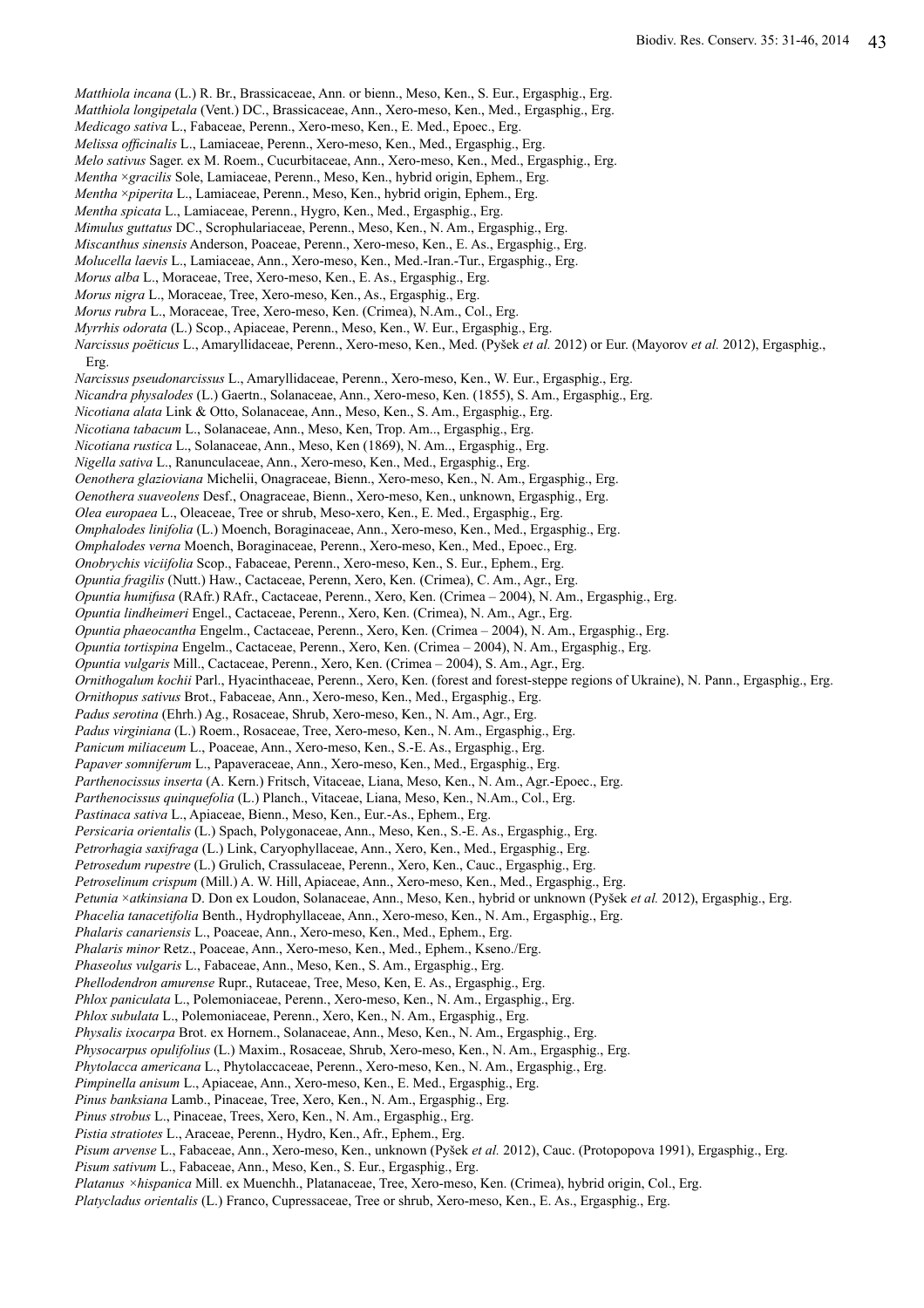Polygala caucasica Rupr., Polygalaceae, Perenn., Meso, Ken. (Crimea - 1981), Cauc., Col., Erg.

- *Polygonum pensylvanicum* L., Polygonaceae, Ann., Meso, Ken. (1998), N. Am., Ergasphig., Erg.
- *Populus balsamifera* L., Salicaceae, Tree, Meso, Ken., N. Am., Ergasphig., Erg.
- *Populus* ×*canadensis* Moench, Salicaceae, Tree, Meso, Ken., hybrid origin, Ergasphig., Erg.
- *Populus laurifolia* Ledeb., Salicaceae, Tree, Meso, Ken., C. As., Ergasphig., Erg.
- *Populus simonii* Carr., Salicaceae, Tree, Meso, Ken., E. As., Ergasphig., Erg.
- Portulaca grandiflora Hook., Portulacaceae, Ann., Xero-meso, Ken., S. Am., Ergasphig., Erg.

Portulaca oleracea L. ssp. sativa (Haw.) Schuebl. & G. Martens, Portulacaceae, Ann., Xero-meso, Ken., Med. (Pyšek et al. 2012), Ergasphig., Erg.

- *Prunus cerasifera* Ehrh., Rosaceae, Tree or shrub, Xero-meso, Ken., Med., Ergasphig., Erg.
- *Prunus divaricata* Ledeb., Rosaceae, Tree or shrub, Xero-meso, Ken., As., Ergasphig., Erg.
- *Prunus domestica* L., Rosaceae, Tree or shrub, Xero-meso, Ken., hybrid (Tzvelev 2001), Ergasphig., Erg.
- *Prunus insititia* L., Rosaceae, Shrub or tree, Xero-meso, Ken., As., Ergasphig., Erg.,
- *Ptelea trifoliata* L., Rutaceae, Tree, Meso, Ken., N. Am., Ergasphig., Erg.
- Pueraria lobata (Willd.) Ohwi, Fabaceae, Shrub, Meso, Ken. (Crimea), S.-E. As., Col., Erg.
- *Pyracantha rogersiana* (A. B. Jacks.) Bean., Rosaceae, Shrub, Meso, Ken. (Crimea), As., Col., Erg.
- *Pyrethrum cinerariifolium* Trev., Asteraceae, Perenn., Xero-meso, Ken., Balcan., Ergasphig., Erg.
- *Pyrethrum macrophyllum* (Waldst. & Kit.) Willd., Asteraceae, Perenn., Meso, Ken., E. Med., Ergasphig., Erg.
- *Pyrethrum partheniifolium* Willd., Asteraceae, Perenn., Meso-xero, Ken., Med.-Iran.-Tur., Ergasphig., Erg.
- *Pyrethrum parthenium* (L.) Smith, Asteraceae, Perenn., Meso-xero, Ken., W. Eur., Ergasphig., Erg.
- Pyrus communis L., Rosaceae, Tree, Meso, Ken., unknown (Pyšek et al. 2012) or As. (Bagrikova 2013), Agr., Erg./Kseno.
- *Quercus ilex L., Fagaceae, Tree, Meso-xero, Ken. (Crimea), Med., Ergasphig., Erg.*
- *Quercus palustris* Moench, Fagaceae, Tree, Meso, Ken., N. Am., Agr., Erg.
- *Quercus rubra* L., Fagaceae, Tree, Meso, Ken., N. Am., Agr., Erg.; invasive.
- *Raphanus sativus* L., Brassicaceae, Ann. or bienn., Xero-meso, Ken., Med., Ergasphig., Erg.
- *Reynoutria* ×*bohemica* Chrtek & Chrtkova, Polygonaceae, Perenn., Meso, Ken., hybrid origin, Epoec., Erg.; invasive.
- Reynoutria japonica Houtt., Polygonaceae, Perenn., Meso, Ken. (1929), E. As., Agr.-epoec., Erg.; invasive; transformer (Transcarpathia).
- *Reynoutria sachalinensis* (Fr. Schmidt) Nakai, Polygonaceae, Perenn., Meso, Ken. (1929), E. As., Col., Erg.
- *Rhamnus alaternus* L., Rhamnaceae, Shrub, Xero-meso, Ken., Med., Agr., Erg.; invasive; transformer (Crimea).
- *Rhus typhina* L., Anacardiaceae, Tree, Xero, Ken., N. Am., Ergasphig., Erg.
- *Ribes aureum* Pursh, Grossulariaceae, Shrub, Meso, Ken., N. Am., Ergasphig., Erg.
- *Ribes rubrum* L., Grossulariaceae, Shrub, Meso, Ken., W. Eur., Ergasphig., Erg.
- *Ribes spicatum* E. Robson, Grossulariaceae, Shrub, Meso, Ken. (Crimea) / natural species in Ukraine, Eur.-As. (Pyšek et al. 2012) or Eur. (Bagrikova 2013), Col., Erg.
- *Ricinus communis* L., Euphorbiaceae, Ann., Meso, Ken., Afr., Ergasphig., Erg.
- *Robinia hispida* L., Fabaceae, Shrub, Xero-meso, Ken., N. Am., Col., Erg.
- *Robinia pseudoacacia* L., Fabaceae, Tree, Xero-meso, Ken., N. Am., Epoec., Erg.; invasive.
- *Rosa alba* L., Rosaceae, Shrub, Xero-meso, Ken., hybrid origin, Ergasphig., Erg.
- *Rosa centifolia* L., Rosaceae, Shrub, Xero-meso, Ken., hybrid origin, Ergasphig., Erg.
- *Rosa multiflora* Thunb., Rosaceae, Shrub, Xero-meso, Ken., E. As., Ergasphig., Erg.
- *Rosa rugosa* Thunb., Rosaceae Shrub, Xero-meso, Ken., E. As., Col., Erg.
- *Rosmarinum officinalis L., Lamiaceae, S.-shrub, Meso-xero, Ken., Med., Ergasphig., Erg.*
- *Rubia tinctorum* L., Rubiaceae, Perenn., Meso-xero, Ken., Med.-Iran.-Tur., Col., Erg.
- *Rubus idaeus* L., Rosaceae, Shrub, Meso, Ken. (Crimea)/natural species in Ukraine, Eur., Agr., Erg.
- *Rubus laciniatus* Willd., Rosaceae, Shrub, Meso, Ken. (2013), unknown (Pyšek et al., 2012), Col., Erg.
- *Rubus macrophyllus* Weihe & Nees, Rosaceae, Shrub, Meso, Ken. (S.-E. of Ukraine, Ostapko, Boyko, Mosyakin 2010), C. Eur. (Krassovskaya 2001), Col., Kseno-Erg.
- *Rudbeckia bicolor* Nutt., Asteraceae, Perenn., Meso, Ken., N. Am., Ergasphig., Erg.
- *Rudbeckia hirta* L., Asteraceae, Ann. or bienn., Xero-meso, Ken., N. Am., Col., Erg.

*Rudbeckia laciniata* L., Asteraceae, Bienn., Hygro-meso, Ken., N. Am., Agr.-epoec., Erg.; invasive; transformer (Transcarpathia, Bukobinian Cis Carpathian

- *Rumex patientia* L., Polygonaceae, Perenn., Xero-meso, Ken., Med., Ergasphig., Erg.
- Sagittaria platyphylla (Engelm.) J. G. Smith, Alismataceae, Perenn., Meso-hygro, Ken. (1982), N. Am., Ergasphig., Erg.
- *Salix babylonica* L., Salicaceae, Tree, Meso, Ken., C.-E. As., Ephem., Erg.
- *Salix fragilis* L., Salicaceae, Trees, Meso, Arch., As. min., Agr., Erg.; invasive; transformer (central regions of Ukraine).
- *Salvia officinalis* L., Lamiaceae, Perenn., Xero-meso, Ken., Med., Ergasphig., Erg.
- *Salvia splendens* Ker Gawl., Lamiaceae, Perenn., Xero, Ken., S. Am., Ephem., Erg.
- *Sambucus racemosa* L., Sambucaceae, Shrub or tree, Meso, Ken., W. Eur., Ergasphig., Erg.
- Santolina chamaecyparissus L., Asteraceae, Shrub, Meso-xero, Ken., Med., Ergasphig., Erg.
- *Santolina virens* Mill., Asteraceae, Shrub, Meso-xero, Ken., S. Eur., Ergasphig., Erg.
- Saponaria officinalis L., Caryophyllaceae, Perenn., Xero-meso, Ken., Med., Agr.-epoec., Erg.
- Satureja hortensis L., Lamiaceae, Ann., Xero-meso, Ken., Med. (Protopopova 1991) or Cauc.As. Min. (Mayorov et al. 2012), Ephem., Erg.
- *Scolymus maculatus* L., Asteraceae, Ann., Xero, Ken., Med., Ergasphig., Erg.
- *Scorzonera hispanica* L., Asteraceae, Perenn., Xero-meso, Ken., Balcan., Ergasphig., Erg.
- *Secale cereale* L., Poaceae, Ann., Xero-meso, Arch., E. Med., Ergasphig., Erg.
- Sedum spurium M. Bieb., Crassulaceae, Perenn., Xero-meso, Ken., Cauc.-As. min., Ergasphig., Erg.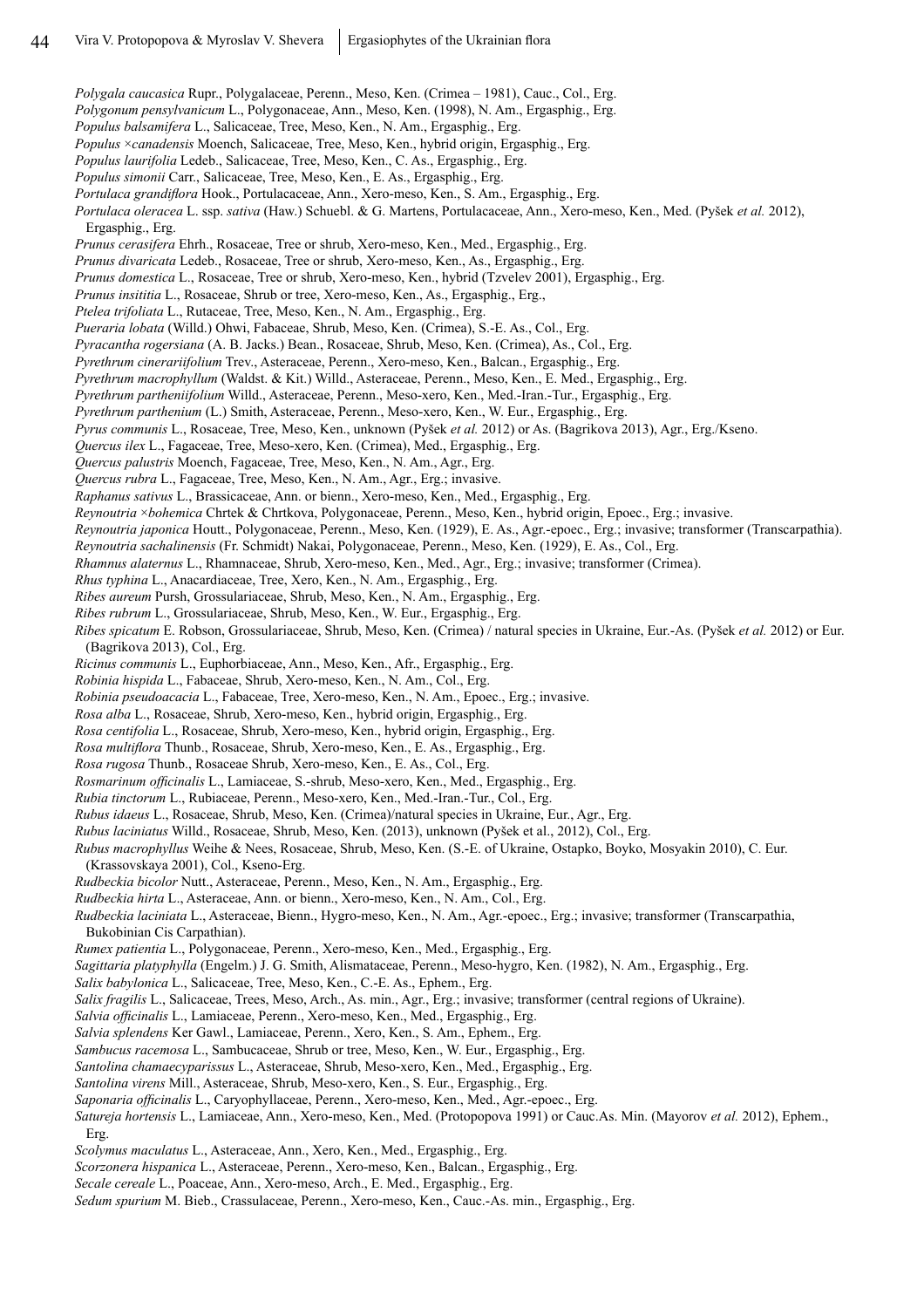Sempervivum tectorum L., Crassulaceae, Perenn., Meso-xero, Ken., Middle Eur. (mount.), Ergasphig., Erg.

- *Senecio cineraria* DC., Asteraceae, Perenn., Xero, Ken., W. Med., Agr., Erg.
- *Setaria italica* (L.) P. Beauv., Poaceae, Ann., Xero-meso, Ken., As., Ergasphig., Erg.
- *Sicyos angula* L., Cucurbitaceae, Ann., Meso, Ken., N. Am., Agr., Erg.
- Sida hermaphrodita (L.) Rusby, Malvaceae, Perenn., Xero, Ken. (Crimea), N. Am., Ephem., Erg.
- *Silene armeria* L., Caryophyllaceae, Ann., Xero-meso, Ken., Med., Ergasphig., Erg.
- Silene pendula L., Caryophyllaceae, Ann., Xero-meso, Ken., Med., Ergasphig., Erg.
- Silphium perfoliatum L., Asteraceae, Perenn., Meso, Ken., N. Am., Col., Erg.
- *Silybum marianum* (L.) Gaertn., Asteraceae, Ann. or bienn., Meso-xero, Ken., Med.-Iran.-Tur., Epoec., Erg.
- *Sinapis alba* L., Brassicaceae, Ann., Xero-meso, Arch., Med.-Iran.-Tur., Epoec., Erg.
- *Sisyrinchium septentrionale* Bicknell, Iridaceae, Perenn., Xero-meso, Ken., N. Am., Agr.-col., Erg.
- *Solanum melongena* L., Solanaceae, Ann., Meso, Ken., As., Ergasphig., Erg.
- *Solanum tuberosum L., Solanaceae, Perenn., Meso, Ken., S. Am., Ergasphig., Erg.*
- *Solidago canadensis* L., Asteraceae, Perenn., Xero-meso, Ken., N. Am., Agr.-epoec., Erg.; invasive; transformer (forest and forest-steppe regions of Ukraine
- *Solidago graminifolia* (L.) Salisb., Asteraceae, Perenn., Meso, Ken., N. Am., Ergasphig., Erg.
- *Solidago serotinoides* A. & D. Love, Asteraceae, Perenn., Meso, Ken., N. Am., Epoec., Erg.
- *Sophora japonica* L., Fabaceae, Tree, Meso, Ken., E. As., Ergasphig., Erg.
- *Sorghum* ×*almum* Parodi, Poaceae, Perenn., Xero-meso, Ken., hybrid origin, Ergasphig., Erg.
- *Sorghum saccharatum* (L.) Moench, Poaceae, Ann., Xero-meso, Ken., S. As., Ergasphig., Erg.
- *Sorghum sudanense* (Piper) Stapf, Poaceae, Ann., Xero-meso, Ken., Afr., Ergasphig., Erg.
- Spartium junceum L., Fabaceae, Shrub, Ken., Xero, Med., Col. Erg.
- Spinacia oleracea L., Chenopodiaceae, Ann., Meso, Ken., E. Med., Ergasphig., Erg.
- *Spiraea billardii* Hérincq, Rosaceae, Shrub, Xero-meso, Ken., hybrid origin, Ergasphig., Erg.
- Spiraea douglasii Hook., Rosaceae, Shrub, Meso, Ken., N. Am., Ergasphig., Erg.
- Spiraea japonica L.f., Rosaceae, Shrub, Meso, Ken., E. As., Ergasphig., Erg.
- Spiraea salicifolia L., Rosaceae, Shrub, Xero-meso, Ken., Eur.-As., Ergasphig., Erg.
- *Stachys byzantina* K. Koch, Lamiaceae, Perenn., Xero, Ken., Balcan.-As. Min., Ergasphig., Erg.
- *Symphoricarpos albus* (L.) S. F. Blake, Caprifoliaceae, Shrub, Meso-xero, Ken., N. Am., Ergasphig., Erg.
- *Symphyotrichum laevis* L., Asteraceae, Perenn., Meso, Ken., N. Am., Col., Erg.
- *Symphyotrichum lanceolatus* Willd., Asteraceae, Perenn., Meso, Ken., N. Am., Col., Erg.
- *Symphyotrichum novae-angliae* L., Asteraceae, Perenn., Meso, Ken., N. Am., Ergasphig., Erg.
- *Symphyotrichum novi-belgii* L., Asteraceae, Perenn., Meso, Ken., N. Am., Ergasphig., Erg.
- $Symphyotrichum \times *salignus* Willd., Asteraceae, Perenn., Meso, Ken., hybrid origin, Ephem., Erg.; invasive.$
- *Symphyotrichum ×versicolor* Willd., Asteraceae, Perenn., Meso, Ken., hybrid origin, Ephem., Erg.
- *Symphytum asperum* Lepech., Boraginaceae, Perenn., Meso, Ken., Cauc.-E. Med., Ergasphig., Erg.
- *Symphytum caucasicum* M. Bieb., Boraginaceae, Perenn., Meso, Ken., Cauc., Col., Erg.
- *Symphytum peregrinum* Ledeb., Boraginaceae, Perenn., Meso, Ken., Cauc., Ergasphig., Erg.
- *Syringa vulgaris* L., Oleaceae, Shrub, Xero-meso, Ken., S. Eur., Col., Erg.
- *Tagetes erecta* L., Asteraceae, Ann., Meso, Ken., N. Am., Ergasphig., Erg.
- *Tamarix ramosissima* Ledeb, Tamaricaceae, Shrub or tree, Meso-xero, Ken., Middle As., Agr., Erg.
- *Tamarix smyrnensis* Bunge, Tamaricaceae, Shrub, Meso-xero, Ken., As. Min. and Middle, Ergasphig., Erg.
- *Tamarix tetrandra* Pall. ex M. Bieb., Tamaricaceae, Shrub, Meso-xero, Ken. (Cis Black Sea Region), E. Med.-As. Min., Ergasphig., Erg.
- *Thladiantha dubia* Bunge, Cucurbitaceae, Perenn., Meso, Ken., S.-E. As., Col., Erg.
- *Thlaspi perfoliatum* L., Brassicaceae, Ann., Meso, Ken., Med., Ergasphig., Erg.
- *Thuja occidentalis* L., Cupressaceae, Tree, Meso, Ken. N. Am., Ergasphig., Erg.
- Toxicodendron radicans (L.) O. Kunze, Anacardiaceae, Liane, Xero-meso, Ken., N. Am., Ergasphig., Erg.
- *Tradescantia virginiana* L., Commelinaceae, Perenn., Hygro-meso, Ken., N. Am., Ergasphig., Erg.
- *Tragopogon porrifolius* L., Asteraceae, Perenn., Xero-meso, Ken., Med., Ergasphig., Erg.
- *Trifolium hybridum* L., Fabaceae, Ann. or bienn., Meso, Ken., unknown, Ergasphig., Erg.
- *Trifolium incarnatum* L., Fabaceae, Ann., Meso, Ken., W. Med., Ergasphig., Erg.
- *Trifolium resupinatum* L., Fabaceae, Ann., Xero-meso, Ken., Med., Ephem., Erg.-kseno.
- *Trifolium sativum* (Schreb.) Crome, Fabaceae, Perenn., Xero-meso, Ken., W.-C. Eur., Ergasphig., Erg.
- *Trigonella caerulea* (L.) Ser., Fabaceae, Ann., Xero-meso, Ken., Med., Ephem., Erg.-kseno.
- *Trigonella foenum-graecum* L., Fabaceae, Ann., Xero-meso, Ken., W. As., Ergasphig., Erg.
- *Triticum aestivum* L., Poaceae, Ann., Xero-meso, Ken., As., Ergasphig., Erg.
- *Triticum durum Desf., Poaceae, Ann., Xero-meso, Ken., As., Ergasphig., Erg.*
- *Tropaeolum majus* L., Tropaeolaceae, Ann., Meso, Ken., S. Am., Ergasphig., Erg.
- *Tropaeolum minus* L., Tropaeolaceae, Ann., Meso, Ken., S. Am., Ergasphig., Erg.
- *Tulipa sylvestris* L., Liliaceae, Perenn., Xero-meso, Ken. (2013), Med., Col., Erg.
- *Ulex europaeus* L., Fabaceae, Shrub, Xero, Ken., C.-W. Eur., Ergasphig., Erg.
- *Ulmus pumila* L., Ulmaceae, Tree, Meso-xero, Ken., As., Epoec., Erg.
- Verbesina encelioides (Cav.) Benth. & Hook. f. ex A. Gray, Asteraceae, Ann., Xero, Ken. (1934), N. Am., Epoec., Erg.
- *Veronica filiformis* Smith, Scrophulariaceae, Ann.-bienn., Xero-meso, Ken., Med. (Pyšek *et al.* 2012), Ephem., Erg.-kseno.
- *Viburnum tinus* L., Viburnaceae, Shrub, Xero-meso, Ken., Med., Agr. (Crimea), Erg.
- *Vicia faba* L., Fabaceae, Ann., Meso, Ken., unknown, Ergasphig., Erg.
- Vicia sativa L., Fabaceae, Ann., Meso, Ken., Med.-Afr.-As (Pyšek et al. 2012), Ephem., Erg.